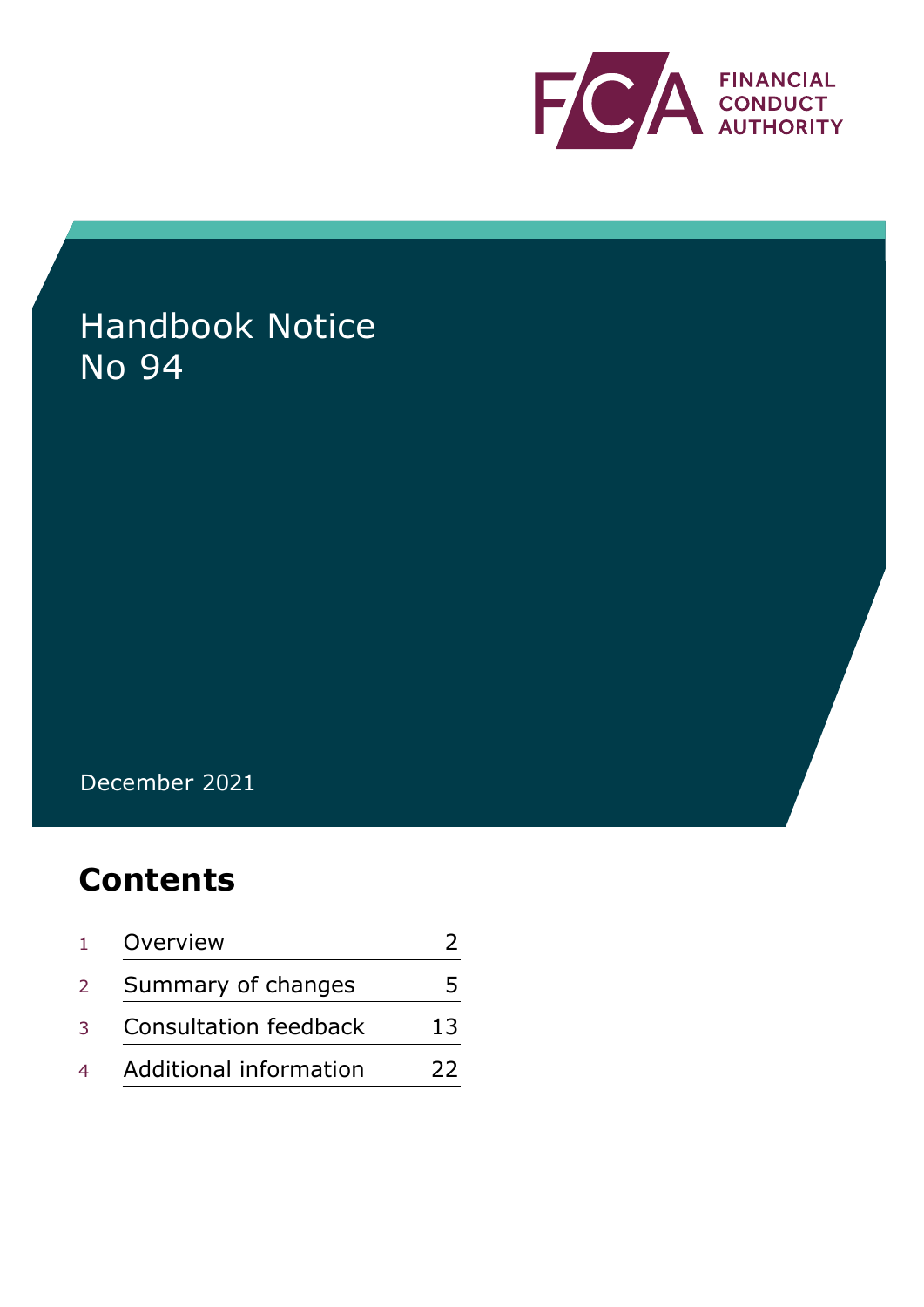## <span id="page-1-0"></span>**1 Overview**

## **Legislative changes**

1.1 On 25 November 2021, the Board of the Financial Conduct Authority (FCA) made the relevant changes to the Handbook as set out in the instruments listed below.

| CP      | <b>Title of instrument</b>                                                                                                                       | <b>Instrument</b><br><b>No</b> | <b>Changes</b><br>effective              |
|---------|--------------------------------------------------------------------------------------------------------------------------------------------------|--------------------------------|------------------------------------------|
| CP21/3  | Perimeter Guidance (Payment Services)<br>Instrument 2021                                                                                         | FCA 2021/44                    | 30/11/2021                               |
| CP21/3  | Technical Standards on Strong Customer<br>Authentication and Common and Secure<br>Methods of Communication (Amendment)<br>(No 2) Instrument 2021 | FCA 2021/45                    | 30/11/2021;<br>26/03/2022;<br>26/05/2023 |
| CP21/01 | Claims Management (Fees Rules)<br>Instrument 2021                                                                                                | FCA 2021/52                    | 01/03/2022                               |
| CP21/01 | Claims Management Instrument 2021                                                                                                                | FCA 2021/53                    | 01/03/2022                               |
| CP21/11 | Conduct of Business Sourcebook (Final<br>Nudge to Pensions Guidance) Instrument<br>2021                                                          | FCA 2021/54                    | 01/06/2022                               |
| CP21/21 | Listing Rules (Primary Market<br>Effectiveness) (Dual Class Share<br>Structure) Instrument 2021                                                  | FCA 2021/55                    | 03/12/2021                               |
| CP21/21 | Listing Rules (Primary Markets<br>Effectiveness) (Minimum Market<br>Capitalisation) Instrument 2021                                              | FCA 2021/56                    | 03/12/2021                               |
| CP21/21 | Listing Rules (Primary Markets<br>Effectiveness) (Shares in Public Hands)<br>Instrument 2021                                                     | FCA 2021/57                    | 03/12/2021                               |
| CP21/21 | Listing Rules (Primary Markets<br>Effectiveness) (Reform and<br>Modernisation) Instrument 2021                                                   | FCA 2021/58                    | 10/01/2022                               |
| CP21/9  | <b>Conduct of Business Sourcebook</b><br>(Amendment) Instrument 2021                                                                             | FCA 2021/59                    | 01/12/2021;<br>01/03/2022                |
| CP21/9  | Technical Standards (Markets in Financial<br>Instruments Regulation) (Best Execution)<br>Instrument 2021                                         | FCA 2021/60                    | 01/12/2021                               |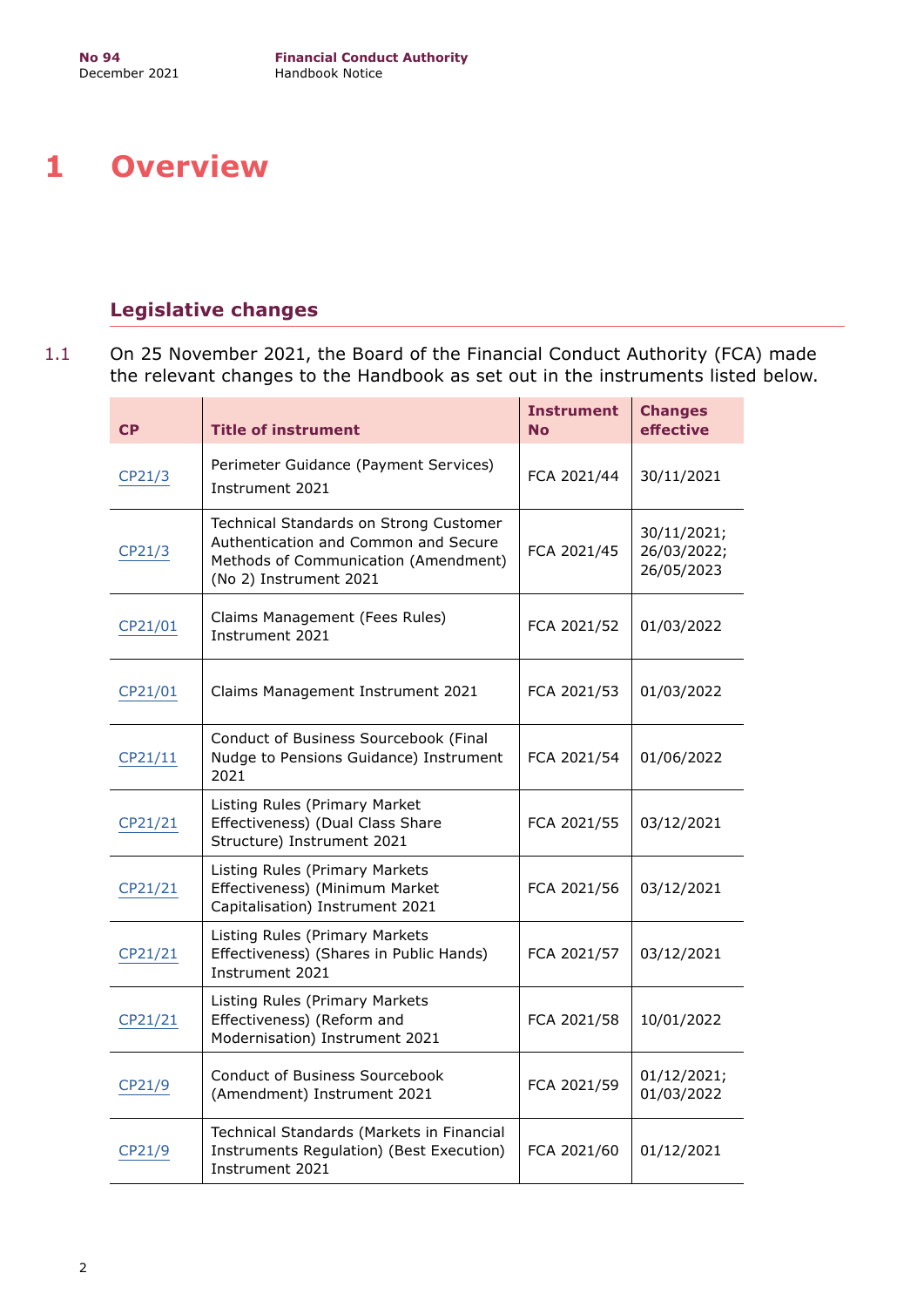1.2 On 16 December 2021, the Board of the FCA made the relevant changes to the Handbook as set out in the instruments listed below.

| <b>CP</b> | <b>Title of instrument</b>                                                                                | <b>Instrument</b><br><b>No</b> | <b>Changes</b><br>effective |
|-----------|-----------------------------------------------------------------------------------------------------------|--------------------------------|-----------------------------|
| CP21/18   | Listing Rules (Disclosure of Climate-<br>Related Financial Information) (No 2)<br>Instrument 2021         | FCA 2021/61                    | 01/01/2022                  |
| CP21/17   | Disclosure of Climate-Related Financial<br>Information (Asset Manager and Asset<br>Owner) Instrument 2021 | FCA 2021/62                    | 01/01/2022                  |
| CP21/27   | <b>LIBOR Transition Miscellaneous</b><br>Instrument 2021                                                  | FCA 2021/64                    | 01/01/2022                  |
| CP21/27   | Value Measures Reporting and Monitoring<br>(Amendment) Instrument 2021                                    | FCA 2021/65                    | 17/12/2021                  |
| CP21/27   | Technical Standards (Electronic Reporting<br>Format) (No 2) Instrument 2021                               | FCA 2021/66                    | 17/12/2021                  |
| CP21/27   | UK Emission Trading Scheme (No 2)<br>Instrument 2021                                                      | FCA 2021/67                    | 17/12/2021                  |
| CP21/27   | Supervision Manual (Reporting No 17)<br>Instrument 2021                                                   | FCA 2021/68                    | 17/12/2021                  |

## **Summary of changes**

1.3 The legislative changes referred to above are listed and briefly described in Chapter 2 of this Notice.

## **Feedback on responses to consultations**

1.4 Consultation feedback is published in Chapter 3 of this Notice or in separate Policy Statements.

## **FCA Board dates for 2022**

1.5 The table below lists forthcoming FCA board meetings. These dates are subject to change without prior notice.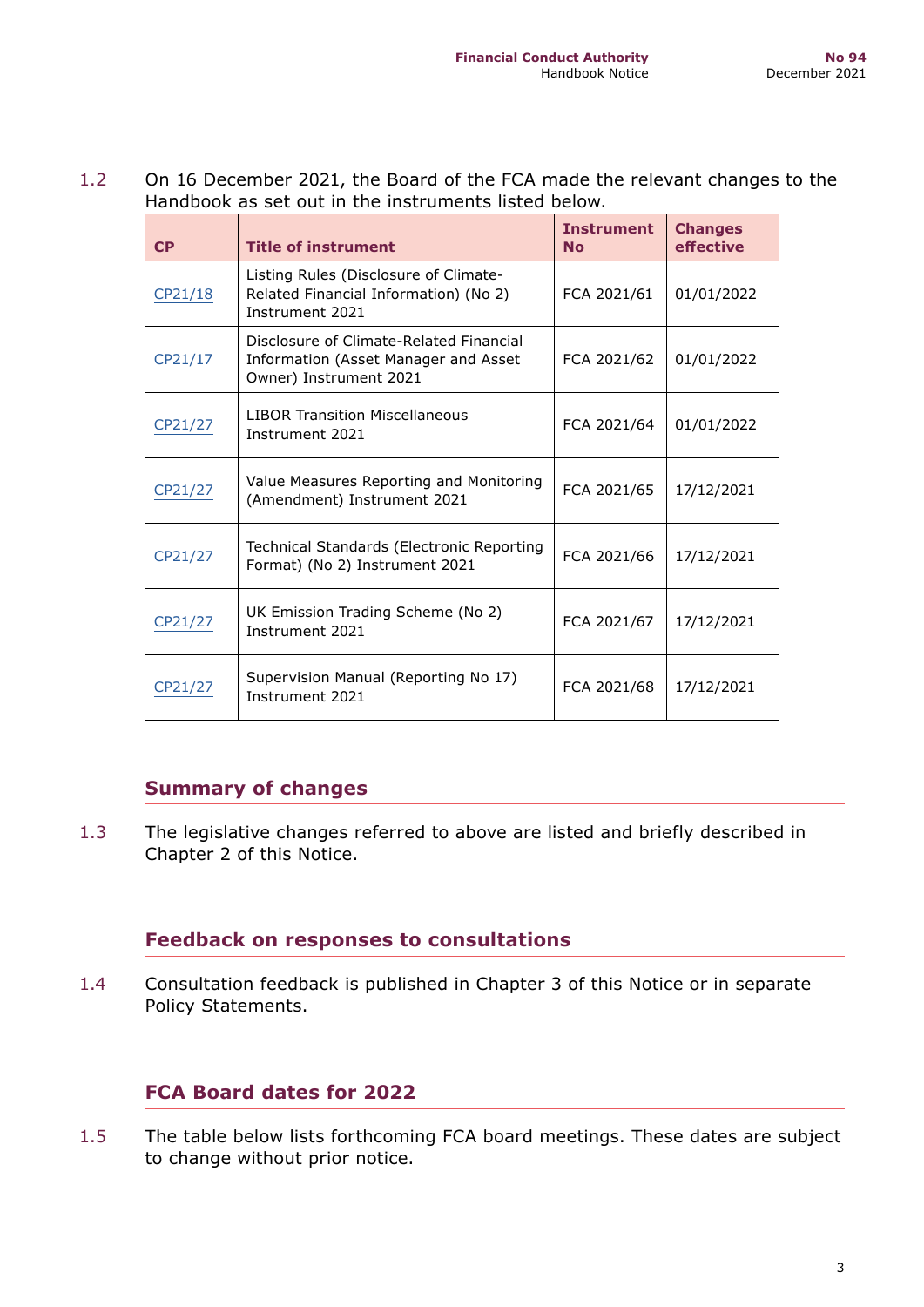r

| 2022 |
|------|
| 2022 |
| 2022 |
| 2022 |
| 2022 |
| 2022 |
| 2022 |
| 2022 |
| 2022 |
| 2022 |
| 2022 |
|      |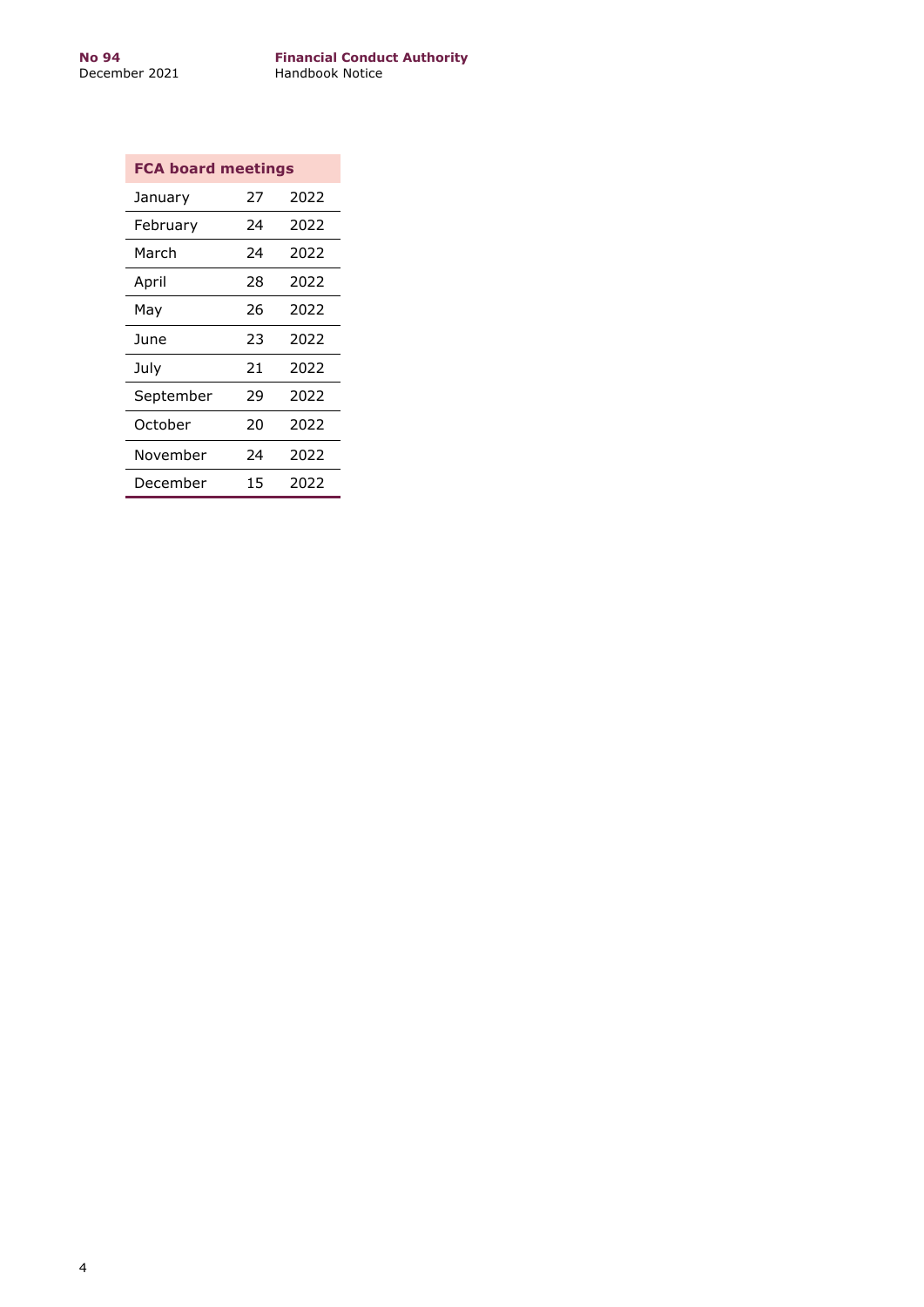# <span id="page-4-0"></span>**2 Summary of changes**

2.1 This Handbook Notice describes the changes to the FCA Handbook and other material made by the Financial Conduct Authority (FCA) Board under its legislative and other statutory powers on 25 November and 16 December 2021. Where relevant, it also refers to the development stages of that material, enabling readers to look back at developmental documents if they wish. For information on changes made by the Prudential Regulation Authority (PRA) please see [https://www.](https://www.bankofengland.co.uk/news/prudential-regulation) [bankofengland.co.uk/news/prudential-regulation](https://www.bankofengland.co.uk/news/prudential-regulation).

## *Perimeter Guidance (Payment Services) Instrument 2021*

2.2 Following consultation in [CP21/3,](https://www.fca.org.uk/publication/consultation/cp21-3.pdf) the FCA Board has made changes to the Handbook sections listed below:

## **PERG 15.5**

- 2.3 In summary, this instrument makes changes to the FCA Handbook in order to support the continued growth and development of open banking, while maintaining appropriate protection for consumers. This will lead to improved competition in the sector and support the development of better and more varied products and services for customers.
- 2.4 By updating our guidance in PERG, we are seeking to improve firms' understanding of where activities fall within the scope of the Payment Services Regulations 2017 and Electronic Money Regulations 2011.
- 2.5 This instrument came into force on 30 November 2021. Feedback is published in a separate [Policy Statement.](https://www.fca.org.uk/publication/policy/ps21-19.pdf)

## *Technical Standards on Strong Customer Authentication and Common and Secure Methods of Communication (Amendment) (No 2) Instrument 2021*

- 2.6 Also following consultation in [CP21/3](https://www.fca.org.uk/publication/consultation/cp21-3.pdf), the FCA Board has made changes to certain technical standards.
- 2.7 In summary, these changes will help to remove barriers to the future success and take-up of open banking in the UK.
- 2.8 This instrument comes into force as follows:
	- Articles 10A and 36(6) in the annex, and the amendments to Article 10 in the annex, come into force on 26 March 2022.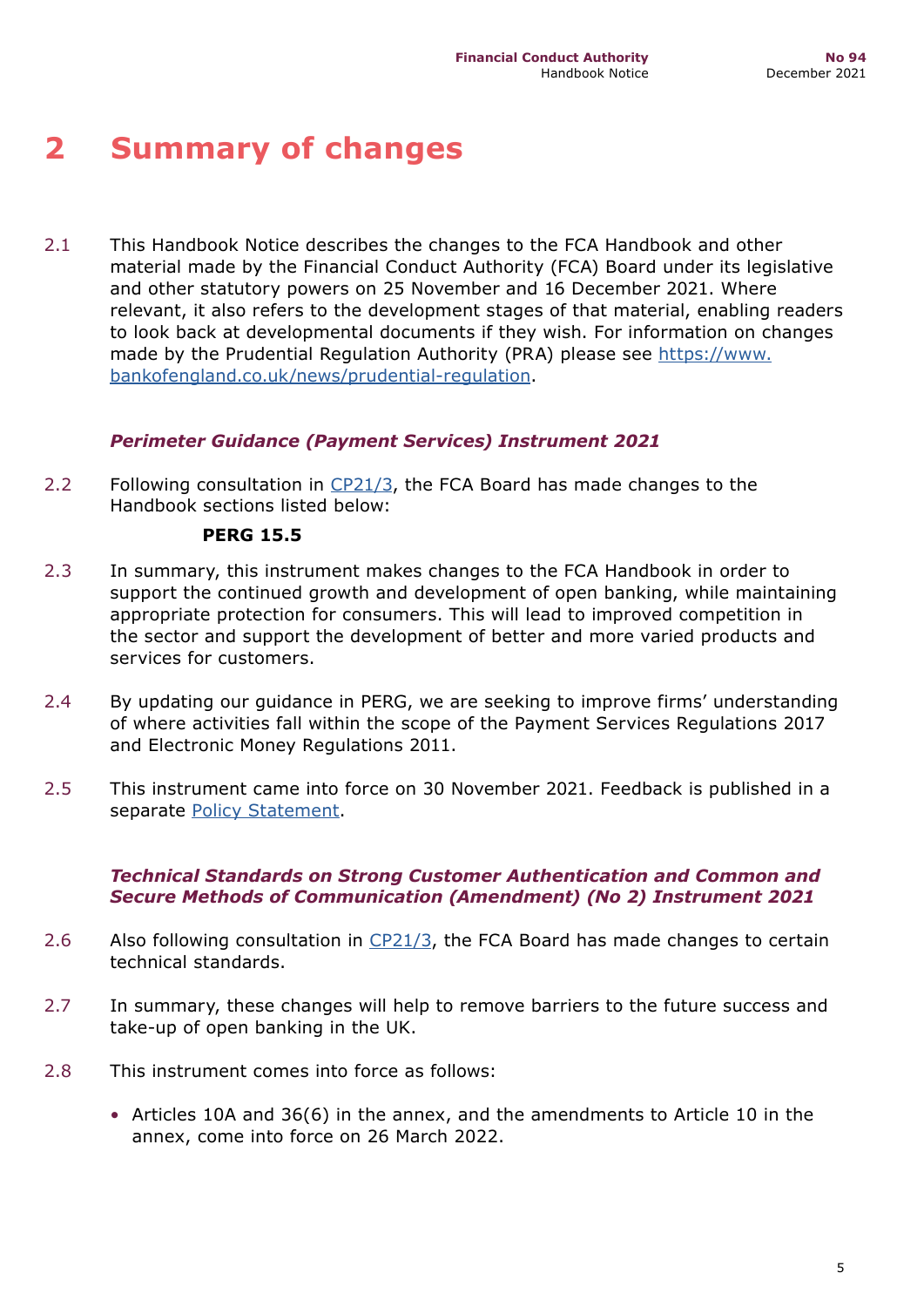- The amendments to Article 31 in the annex come into force on 26 May 2023.
- The remainder of the instrument came into force on 30 November 2021.
- 2.9 Feedback is published in a separate [Policy Statement.](https://www.fca.org.uk/publication/policy/ps21-19.pdf)

### *Claims Management (Fees Rules) Instrument 2021*

2.10 Following consultation in [CP21/01,](https://www.fca.org.uk/publication/consultation/cp21-01.pdf) the FCA Board has made changes to the Handbook sections listed below:

#### **Glossary CMCOB 1.2, 2.2, 4.2, 4.3, 5.1, 6.2**

2.11 This instrument adds the following new chapter to the Handbook:

#### **CMCOB 5.2**

- 2.12 In summary, this instrument makes changes to the FCA Handbook in order to bring claims management company (CMC) fees closer to the level of value that CMCs provide to individual customers while also allowing CMCs to continue delivering value to wider society. The new rules also aim to help consumers make more informed decisions about whether to use a CMC service, whether to shop around, or whether to claim directly, without a CMC.
- 2.13 This instrument comes into force on 1 March 2022. Feedback is published in a separate [Policy Statement](https://www.fca.org.uk/publication/policy/ps21-18.pdf).

#### *Claims Management Instrument 2021*

2.14 Further, following consultation in [CP21/01,](https://www.fca.org.uk/publication/consultation/cp21-01.pdf) the FCA Board has made changes to the Handbook sections listed below:

#### **CMCOB 2.1, 4.2, 4.3, 7.1, 7.3 CONRED 1.4, 1.6 PERG 8.4**

- 2.15 In summary, this instrument makes changes to the FCA Handbook in order to update and clarify existing rules for CMCs by making minor amendments to CMCOB, the Consumer Redress Schemes sourcebook and the Perimeter Guidance manual.
- 2.16 This instrument comes into force on 1 March 2022. Feedback is published in a separate [Policy Statement](https://www.fca.org.uk/publication/policy/ps21-18.pdf).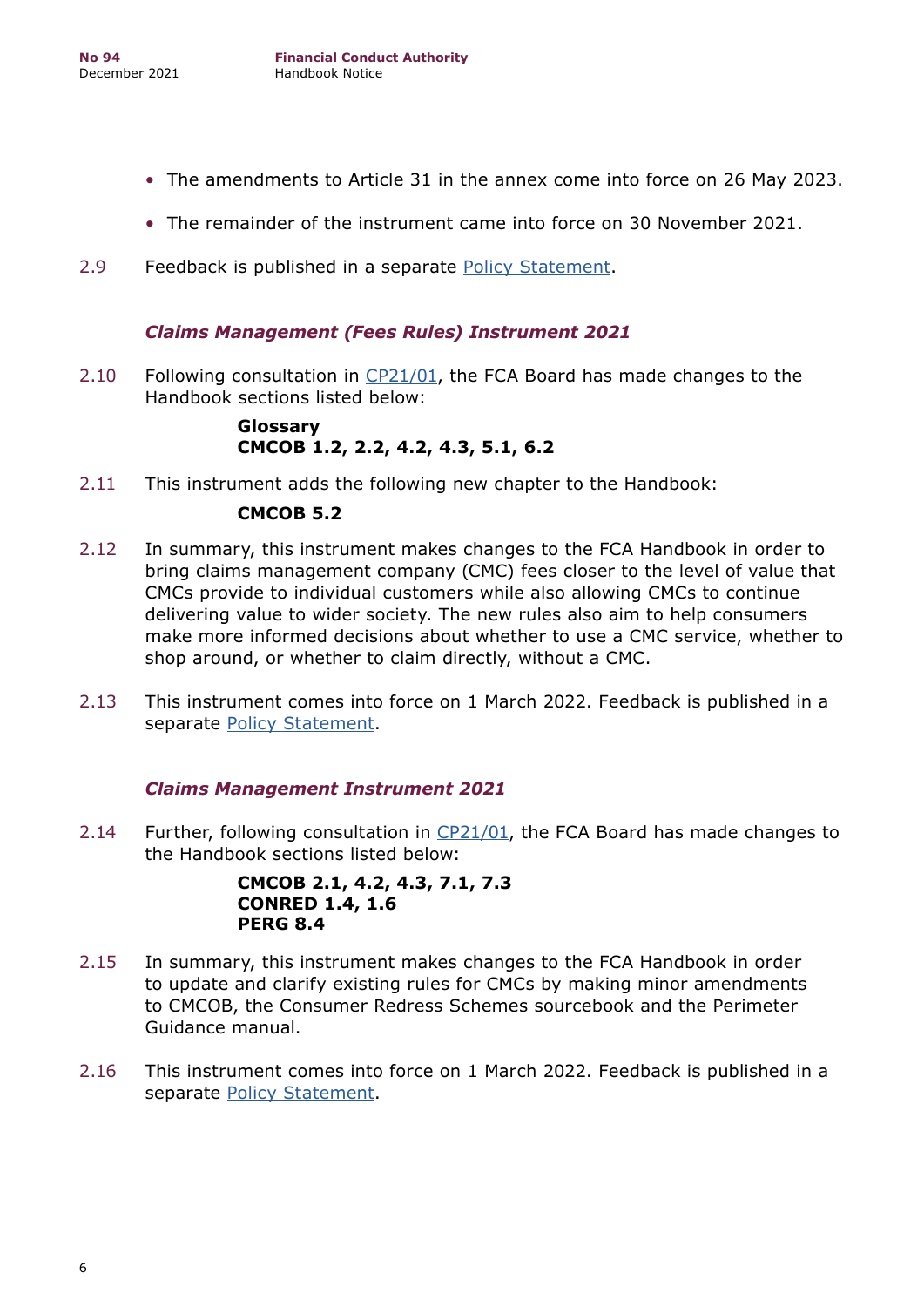### *Conduct of Business Sourcebook (Final Nudge to Pensions Guidance) Instrument 2021*

2.17 Following consultation in  $CP21/11$ , the FCA Board has made changes to the Handbook sections listed below:

### **Glossary COBS 19.7, 19 Annex 1G**

- 2.18 In summary, this instrument makes changes to the FCA Handbook in order to increase consumer awareness of impartial Pension Wise guidance at the point they wish to access their pension savings and make it more likely that they take up this guidance. Taken together with our previous work, this should support decision making when consumers access their pension benefits or transfer their pension in order to access their benefits.
- 2.19 This instrument comes into force on 1 June 2022. Feedback is published in a separate [Policy Statement](https://www.fca.org.uk/publication/policy/ps21-21.pdf).

## *Listing Rules (Primary Market Effectiveness) (Dual Class Share Structure) Instrument 2021*

2.20 Following consultation in [CP21/21,](https://www.fca.org.uk/publication/consultation/cp21-21.pdf) the FCA Board has made changes to the Handbook sections listed below:

## **Glossary LR 6.9, 9.2, 15.4, 21.4, 21.8, App 1.1**

- 2.21 In summary, this instrument makes changes to the FCA Handbook in order to reduce barriers to companies listing in the UK and encourage private companies to consider listing at an earlier stage, while still retaining high standards for investors.
- 2.22 This instrument came into force on 3 December 2021. Feedback is published in a separate [Policy Statement](https://www.fca.org.uk/publication/policy/ps21-22.pdf).

## *Listing Rules (Primary Markets Effectiveness) (Minimum Market Capitalisation) Instrument 2021*

2.23 Following consultation in [CP21/21,](https://www.fca.org.uk/publication/consultation/cp21-21.pdf) the FCA Board has made changes to the Handbook sections listed below:

## **LR 2.2, TR 16**

- 2.24 In summary, this instrument makes changes to the FCA Handbook in order to protect and enhance market integrity.
- 2.25 This instrument came into force on 3 December 2021. Feedback is published in a separate [Policy Statement](https://www.fca.org.uk/publication/policy/ps21-22.pdf).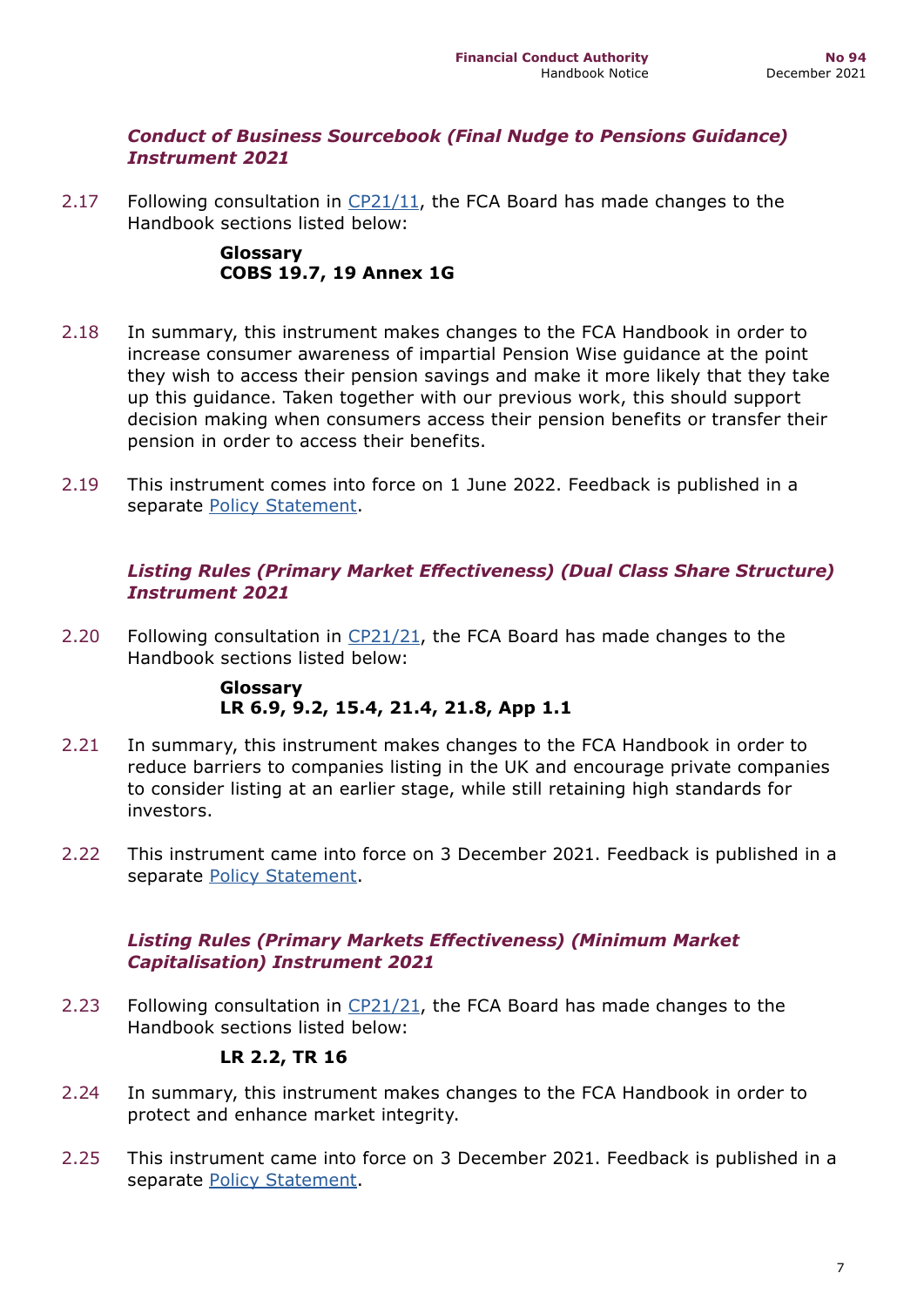## *Listing Rules (Primary Markets Effectiveness) (Shares in Public Hands) Instrument 2021*

2.26 Following consultation in [CP21/21,](https://www.fca.org.uk/publication/consultation/cp21-21.pdf) the FCA Board has also made changes to the Handbook sections listed below:

## **LR 5.2, 6.14, 9.2, 14.2, 14.3, 18.2, 21.6, 21.8**

- 2.27 In summary, this instrument makes changes to the FCA Handbook in order to reduce barriers to companies listing in the UK and encourage private companies to consider listing at an earlier stage, while still retaining high standards for investors.
- 2.28 This instrument came into force on 3 December 2021. Feedback is published in a separate [Policy Statement](https://www.fca.org.uk/publication/policy/ps21-22.pdf).

## *Listing Rules (Primary Markets Effectiveness) (Reform and Modernisation) Instrument 2021*

2.29 Finally, following consultation in [CP21/21](https://www.fca.org.uk/publication/consultation/cp21-21.pdf), the FCA Board has made changes to the Handbook sections listed below:

> **Glossary LR 1.1, 1.2, 1.4, 3.3, 3.4, 3.5, 5.2, 8.4, 8.6, 8.7, 9.2, 9.4, 9.6, 10.1, 10.2, 12.5, 13.2, 13.5, 13.6, 13.7, 13.8, 13 Annex 1, 14.3, 15.2, 17.3, 19.5, 20.5, 20.8, App 1.1 PRR 3.1, 3.2, App 1.1 DTR 1.2, 1A.2, 1C.2, 4.3A, 5.8, 6.3, 7.1, 8.4, 8 Annex 2**

- 2.30 In summary, this instrument makes changes to the FCA Handbook in order to reduce barriers to companies listing in the UK and encourage private companies to consider listing at an earlier stage, while still retaining high standards for investors.
- 2.31 This instrument comes into force on 10 January 2022. Feedback is published in a separate [Policy Statement](https://www.fca.org.uk/publication/policy/ps21-22.pdf).

## *Conduct of Business Sourcebook (Amendment) Instrument 2021*

2.32 Following consultation in [CP21/9](https://www.fca.org.uk/publication/consultation/cp21-9.pdf), the FCA Board has made changes to the Handbook sections listed below:

> **Glossary LR 1.1, 1.2, 1.4, 3.3, 3.4, 3.5, 5.2, 8.4, 8.6, 8.7, 9.2, 9.4, 9.6, 10.1, 10.2, 12.5, 13.2, 13.5, 13.6, 13.7, 13.8, 13 Annex 1, 14.3, 15.2, 17.3, 19.5, 20.5, 20.8, App 1.1 PRR 3.1, 3.2, App 1.1 DTR 1.2, 1A.2, 1C.2, 4.3A, 5.8, 6.3, 7.1, 8.4, 8 Annex 2**

2.33 In summary, on the inducement rules for research, this instrument makes changes to the FCA Handbook to increase the research coverage of small and medium-sized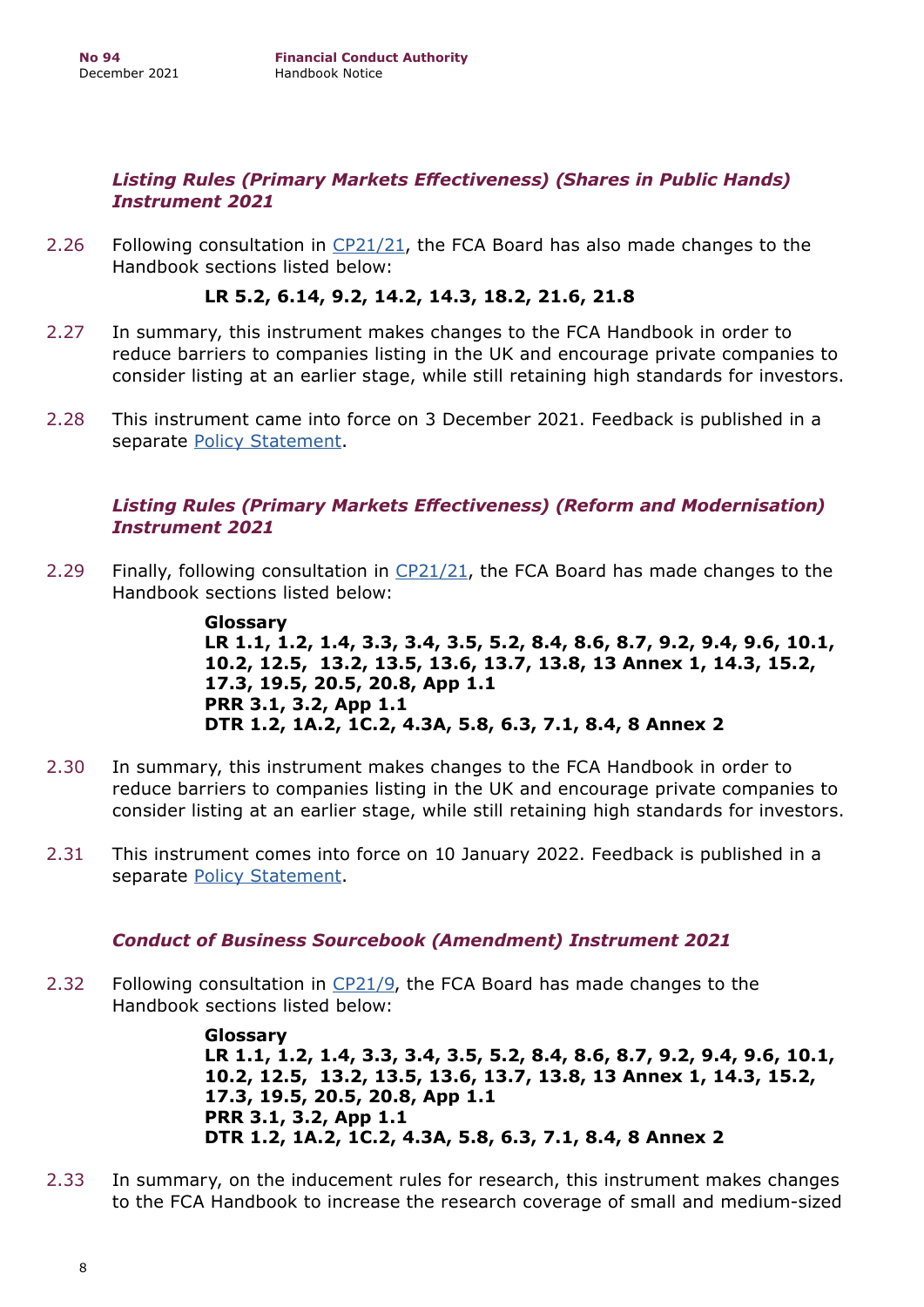enterprise (SME) issuers and to create a regime that is proportionate to the risks of inducements that arise. Further, in relation to best execution reports, this instrument makes changes to remove reporting requirements where the cost for provision is not commensurate with the benefit from improved quality of execution resulting from the transparency.

2.34 This instrument comes into force on 10 January 2022. Feedback is published in a separate [Policy Statement.](https://www.fca.org.uk/publication/policy/ps21-20.pdf)

## *Technical Standards (Markets in Financial Instruments Regulation) (Best Execution) Instrument 2021*

- 2.35 Following consultation in [CP21/9](https://www.fca.org.uk/publication/consultation/cp21-9.pdf), the FCA Board has made changes to certain technical standards.
- 2.36 In summary, these changes are made to increase the research coverage of SME issuers and to create a regime that is proportionate to the risks of inducements that arise. Further, in relation to best execution reports, these changes will help to remove reporting requirements where the cost for provision is not commensurate with the benefit from improved quality of execution resulting from the transparency.
- 2.37 This instrument comes into force on 10 January 2022. Feedback is published in a separate [Policy Statement.](https://www.fca.org.uk/publication/policy/ps21-20.pdf)

## *Listing Rules (Disclosure of Climate-Related Financial Information) (No 2) Instrument 2021*

2.38 Following consultation in  $CP21/18$  $CP21/18$ , the FCA Board has made changes to the Handbook sections listed below:

#### **Glossary LR 9.8, 14.3, App 1.1, TR 17**

2.39 In summary, this instrument makes changes to the FCA Handbook in order to improve the quality and availability of climate-related disclosures by certain standard listed issuers, thereby supporting more efficient pricing of climate-related risks and opportunities and better capital allocation to support the transition to a net zero economy.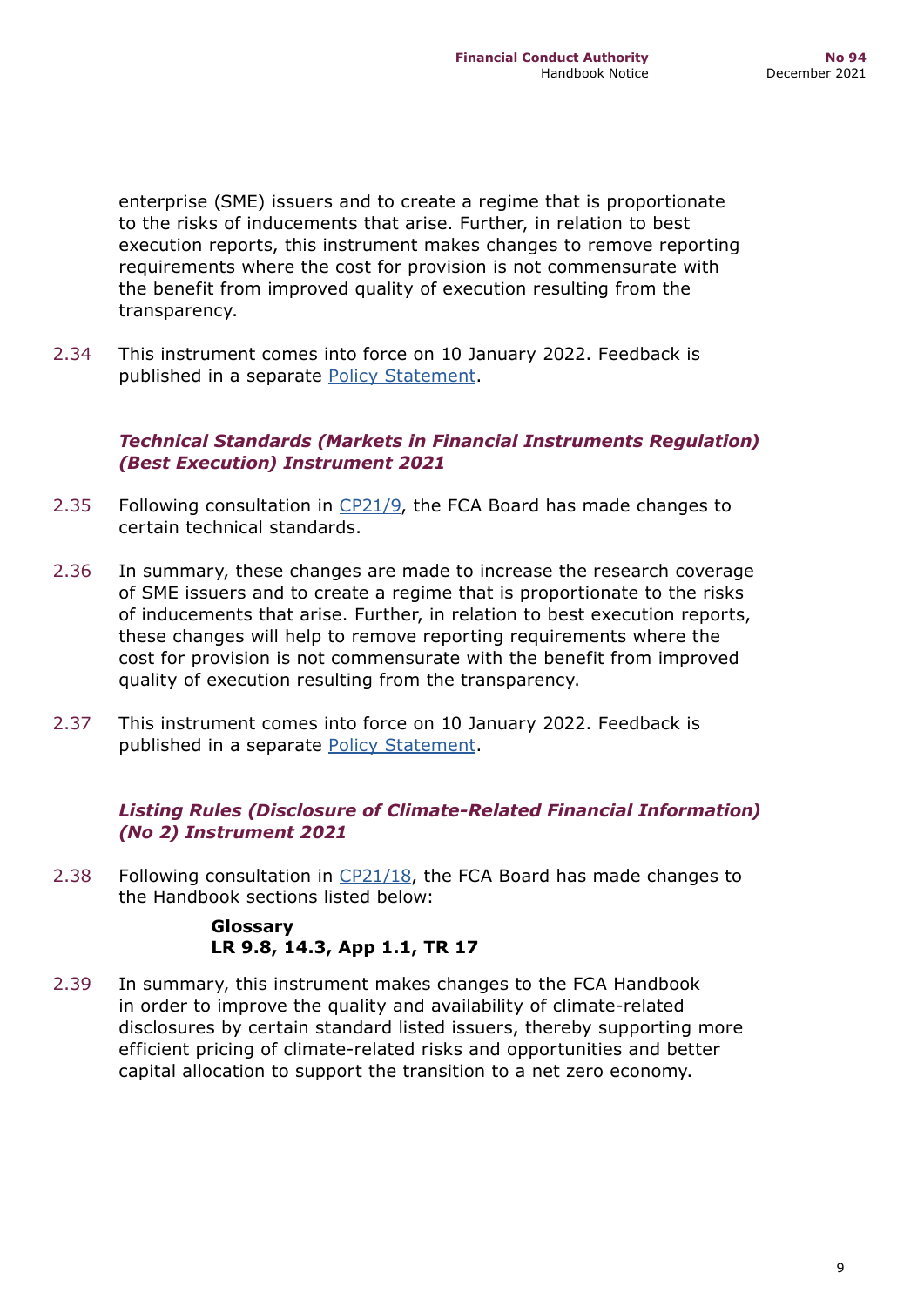These changes will also support disclosures along the investment chain, including under our rules for asset managers and FCA-regulated asset owners, and support financial firms in providing products that better meet consumers' climate-related preferences.

2.40 This instrument comes into force on 1 January 2022. Feedback is published in a separate [Policy Statement.](https://www.fca.org.uk/publication/policy/ps21-23.pdf)

## *Disclosure of Climate-Related Financial Information (Asset Manager and Asset Owner) Instrument 2021*

2.41 Following consultation in [CP21](https://www.fca.org.uk/publication/consultation/cp21-17.pdf)/17, the FCA Board has made changes to the Handbook sections listed below:

> **Glossary COLL 4.5, 8.3, 15.5**

- 2.42 The Board has also added the Environmental, Social and Governance sourcebook (ESG) to the Business Standards block within the Handbook.
- 2.43 In summary, this instrument makes changes to the FCA Handbook in order to increase transparency about how firms are managing climate-related risks and opportunities in respect of investments, and about the climate-related attributes of products, to help clients and consumers make better informed decisions about their investments. These changes also seek to support the flow of information along the investment chain. This should, in turn, help to enhance competition in the interests of consumers, protect consumers from buying unsuitable products, and drive investment towards greener projects and activities.
- 2.44 This instrument comes into force on 1 January 2022. Feedback is published in a separate [Policy Statement.](https://www.fca.org.uk/publication/policy/ps21-24.pdf)

## *LIBOR Transition Miscellaneous Instrument 2021*

2.45 Following consultation in [CP21/27](https://www.fca.org.uk/publication/consultation/cp21-27.pdf), the FCA Board has made changes to the FCA Handbook sections listed below:

> **Glossary IPRU (INV) Annex D, TP1 CASS 5.5 PERG 2.6**

- to ensure a smooth transition away from LIBOR. 2.46 In summary, this instrument makes Handbook changes to amend several references to London Interbank Offered Rate (LIBOR) with appropriate alternatives
- 2.47 This instrument comes into force on 1 January 2022. We received no feedback in relation to the proposed changes to LIBOR references in the Handbook, as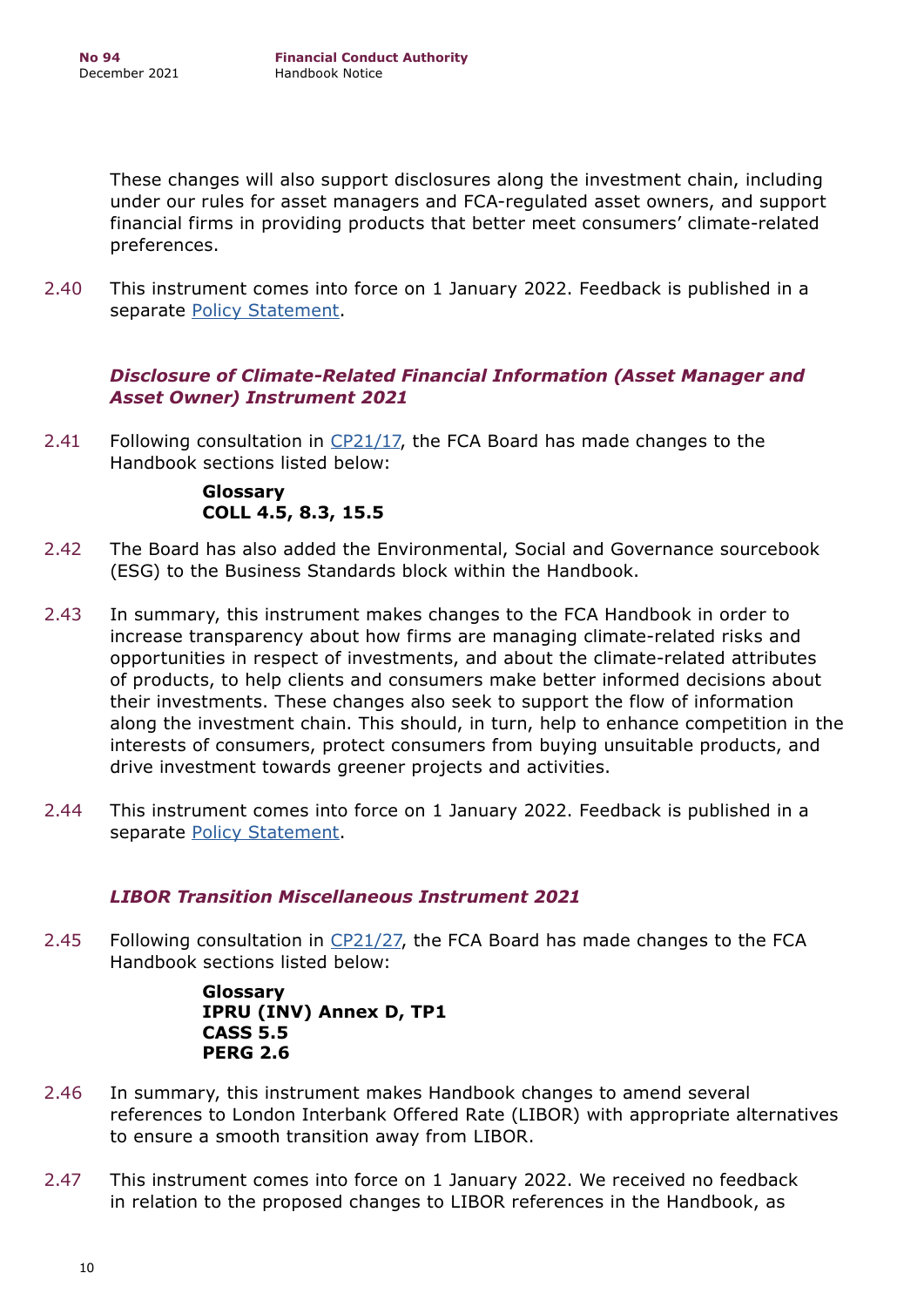consulted on in [CP21/27](https://www.fca.org.uk/publication/consultation/cp21-27.pdf). Details are published in chapter 3 of this Handbook Notice.

## *Value Measures Reporting and Monitoring (Amendment) Instrument 2021*

2.48 Following consultation in [CP21/27,](https://www.fca.org.uk/publication/consultation/cp21-27.pdf) the FCA Board has made changes to the FCA Handbook sections listed below:

### **SUP 16.27R, SUP 16 Annex 48R, Sup 16 Annex 48AR**

- 2.49 In summary, this instrument makes changes to the Handbook relating to the general insurance (GI) value measures reporting categories for legal expenses insurance, to split 'Before the Event' (BTE) legal expenses insurance and 'After the Event' (ATE) legal expenses insurance. It also amends the value measures reporting form to make clear that firms must report data on key cover and motor pothole insurance.
- 2.50 This instrument came into force on 17 December 2021. Feedback is published in chapter 3 of this Handbook Notice.

## *Technical Standards (Electronic Reporting Format) (No 2) Instrument 2021*

- 2.51 Following consultation in [CP21/27,](https://www.fca.org.uk/publication/consultation/cp21-27.pdf) the FCA Board made changes to the UK Transparency Directive European Single Electronic Format (TD ESEF) Regulation.
- TD ESEF Regulation. 2.52 In summary, these changes allow issuers to select from a wider range and more recent versions of International Financial Reporting Standard (IFRS) taxonomies to meet their obligations to 'mark up' (or tag) their annual financial statements under Disclosure Guidance and Transparency Rules (DTR) 4.1.14R and Article 4 of the UK
- 2.53 This instrument came into force on 17 December 2021. Feedback has been published in chapter 3 of this Handbook Notice.

## *UK Emission Trading Scheme (No 2) Instrument 2021*

2.54 Following consultation in chapter 9 of [CP21/27](https://www.fca.org.uk/publication/consultation/cp21-27.pdf), the FCA Board has made changes to the FCA Handbook sections listed below:

## **PERG 2.7, 13.4**

2.55 In summary, this instrument makes changes to the perimeter guidance in chapters 2 and 13 of the Perimeter Guidance manual (PERG), which is updated to take account of the broadening in HM Treasury's secondary legislation of the eligibility status for firms bidding in emission allowances, issued under the UK emissions trading scheme, on the UK emission auction platform.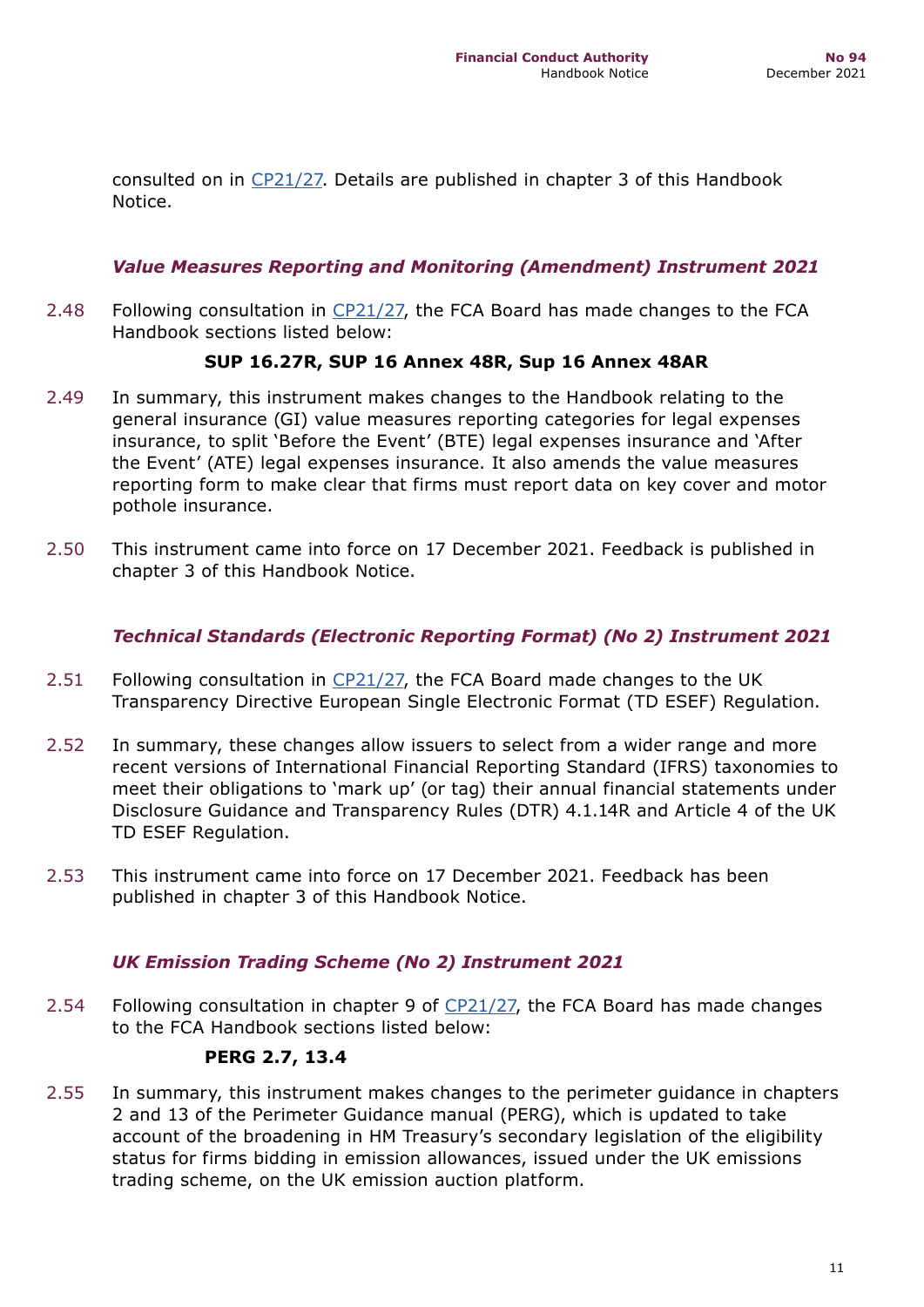2.56 This instrument came into force on 17 December 2021. We received no feedback during consultation. Details on the changes are published in chapter 3 of this Handbook Notice.

## *Supervision Manual (Reporting No 17) Instrument 2021*

2.57 Following consultation in [CP21/27](https://www.fca.org.uk/publication/consultation/cp21-27.pdf), the FCA Board has made changes to the FCA Handbook sections listed below:

### **SUP 16 Annex 1B**

- 2.58 In summary, this instrument makes changes to the Handbook to provide clarity to firms and remove ambiguity as to what issues are of interest to the FCA with regards to form FIN-A.
- 2.59 This instrument came into force on 17 December 2021. No feedback was received during consultation. A summary of the changes has been published in chapter 3 of this Handbook Notice.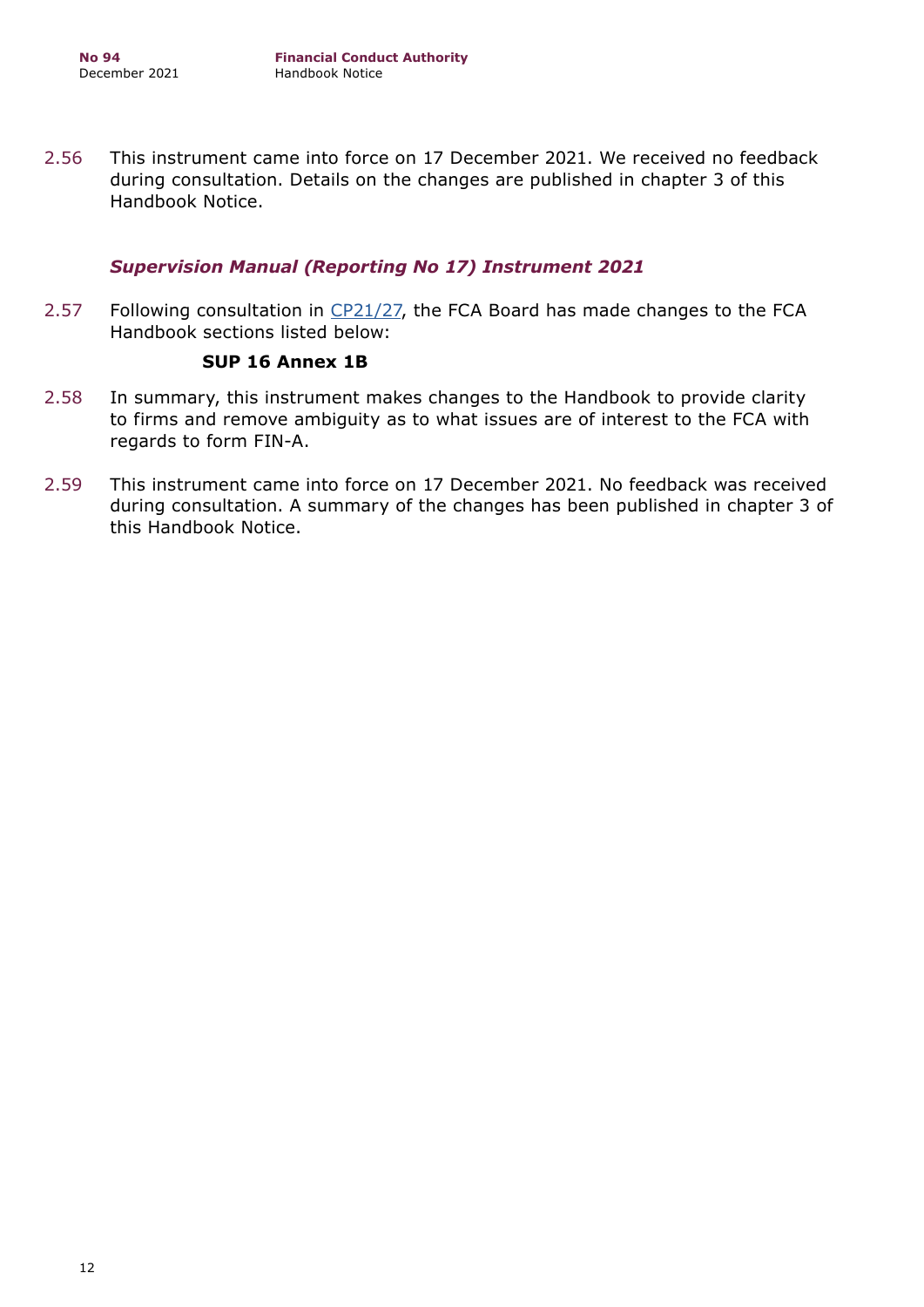#### <span id="page-12-0"></span>**3 Consultation feedback**

3.1 This chapter provides feedback on consultations that will not have a separate policy statement published by the FCA.

## **CP21/27: LIBOR Transition Miscellaneous Instrument 2021**

### **Background**

- 3.2 The Handbook contains a small number of references to the interest rate benchmark London Interbank Offered Rate (LIBOR). Many of these references were written when LIBOR was the primary interest rate benchmark in global financial markets. However, LIBOR is now being wound down. End dates have been announced for all the LIBOR panels and we have encouraged firms to take appropriate action to transition to alternative rates.
- 3.3 As the market continues to move away from LIBOR, the small number of references to it in the Handbook will, in many cases, become increasingly obsolete.

#### Summary of proposals

#### *LIBOR references in IPRU-INV*

- 3.4 Chapters 5 and 13 of the Interim Prudential sourcebook for Investment Businesses (IPRU-INV) allow certain firms (investment management firms and personal investment firms, as defined in our Handbook glossary) to count subordinated loans towards their regulatory capital, subject to certain conditions. One condition is that firms use the prescribed subordinated loan agreements contained in IPRU-INV Annex D (see IPRU-INV 5.6.5R and IPRU-INV [13.15.8R\)](https://13.15.8R).
- 3.5 The forms in chapter 5 specify the maximum rate of interest to be charged in these agreements as 5% above 6m sterling LIBOR. We proposed to amend the maximum rate of interest to 5% above the arithmetic mean of the Bank of England Bank Rate for that period.
- 3.6 The forms also suggest that firms specify the primary rate of interest to be charged in these agreements by reference to 6m sterling LIBOR + [X] percent. They also allow for the interest to be charged on a fixed-rate basis or without interest. We proposed to remove the reference to LIBOR in the context of the primary rate of interest altogether and give counterparties the flexibility to select an appropriate rate themselves, provided that it falls below the maximum interest rate cap. We believe that this is more consistent with the policy approach to LIBOR transition where there are multiple interest benchmarks to choose from, depending on the borrowers' needs.
- 3.7 We proposed that the new forms and interest rate cap should apply to any agreement entered into after 31 December 2021. Agreements entered into on or before 31 December 2021 (ie, 'legacy' agreements) would be subject to the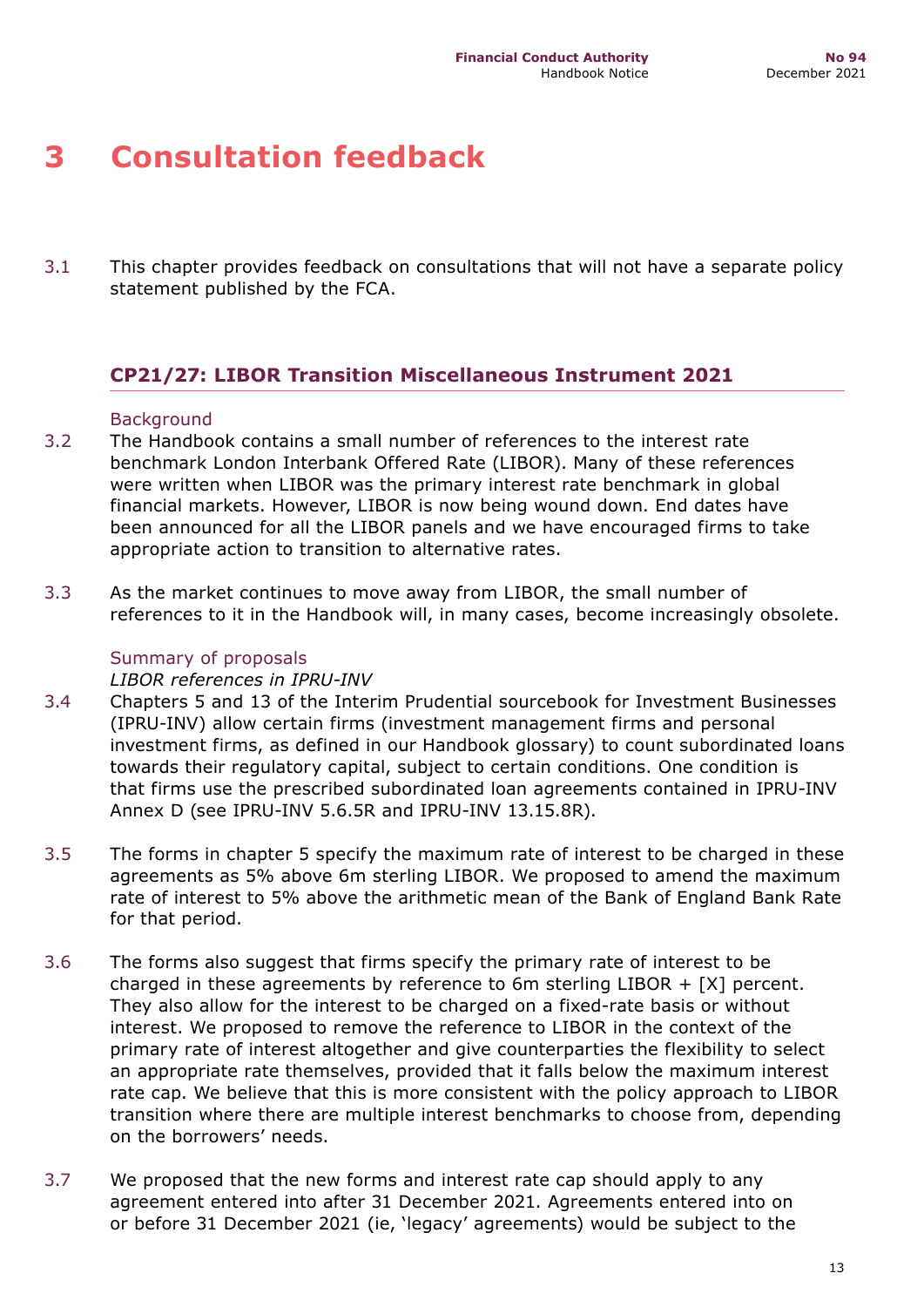prudential rules in force when the contract was entered into, except that firms would no longer be required to use LIBOR in these existing agreements. If a legacy agreement references LIBOR, it would therefore be the responsibility of the counterparties to remove reliance on these references. Further, the relevant parties would need to agree a fair replacement rate, whether that be for the maximum interest rate applied and/or the primary interest rate, in line with our conduct expectations for LIBOR transition.

- 3.8 We proposed to make the same amendments to the prescribed subordinated loan forms under chapter 13 to be consistent with the changes set out above for chapter 5.
- 3.9 We also proposed other non-material updates to the forms in IPRU-INV Annex D – for example, updating references to the FCA's address and removing forms that will become redundant once the new prudential regime for investment firms takes effect.

## *LIBOR references in CASS 5.5 (Segregation and the operation of client money accounts)*

- 3.10 Client Assets sourcebook (CASS) 5.5 uses LIBOR as part of an example. Specifically, CASS 5.5 sets out that when a firm outlines its policy on its payment of interest, it need not necessarily disclose the actual rates prevailing at any particular time. The example goes on to state that the firm should disclose the terms – for example, 'LIBOR plus or minus 'x' percentage points'.
- 3.11 Our preference is to take a neutral approach to the rate referenced. This acknowledges that there is more than 1 rate that firms can choose from and the example doesn't become outdated again. Therefore, we proposed to remove the LIBOR reference and replace it with 'the relevant reference rate, plus or minus 'x' percentage points'.

## *LIBOR references in PERG 2.6 (Specified investments: a broad outline)*

- 3.12 In Perimeter Guidance manual (PERG) 2.6, LIBOR is used as an example of an interest rate index in relation to the definition of a structured deposit to show that a variable rate deposit whose return is linked directly to such index is not a structured deposit. LIBOR was used at the time because it represented a variable rate that was likely to be used for loan agreements and deposits.
- 3.13 We proposed to replace LIBOR in this example with 'SONIA (whether or not adjusted)'. Sterling Overnight Index Average (SONIA) is widely used to determine the floating leg in swap agreements and therefore represents an appropriate alternative rate for this example.
- 3.14 We proposed the same changes in the glossary definition of a structured deposit.

#### Feedback and response

3.15 We received no feedback following our consultation in [CP21/27.](https://www.fca.org.uk/publication/consultation/cp21-27.pdf) Accordingly, the changes have been made as consulted on.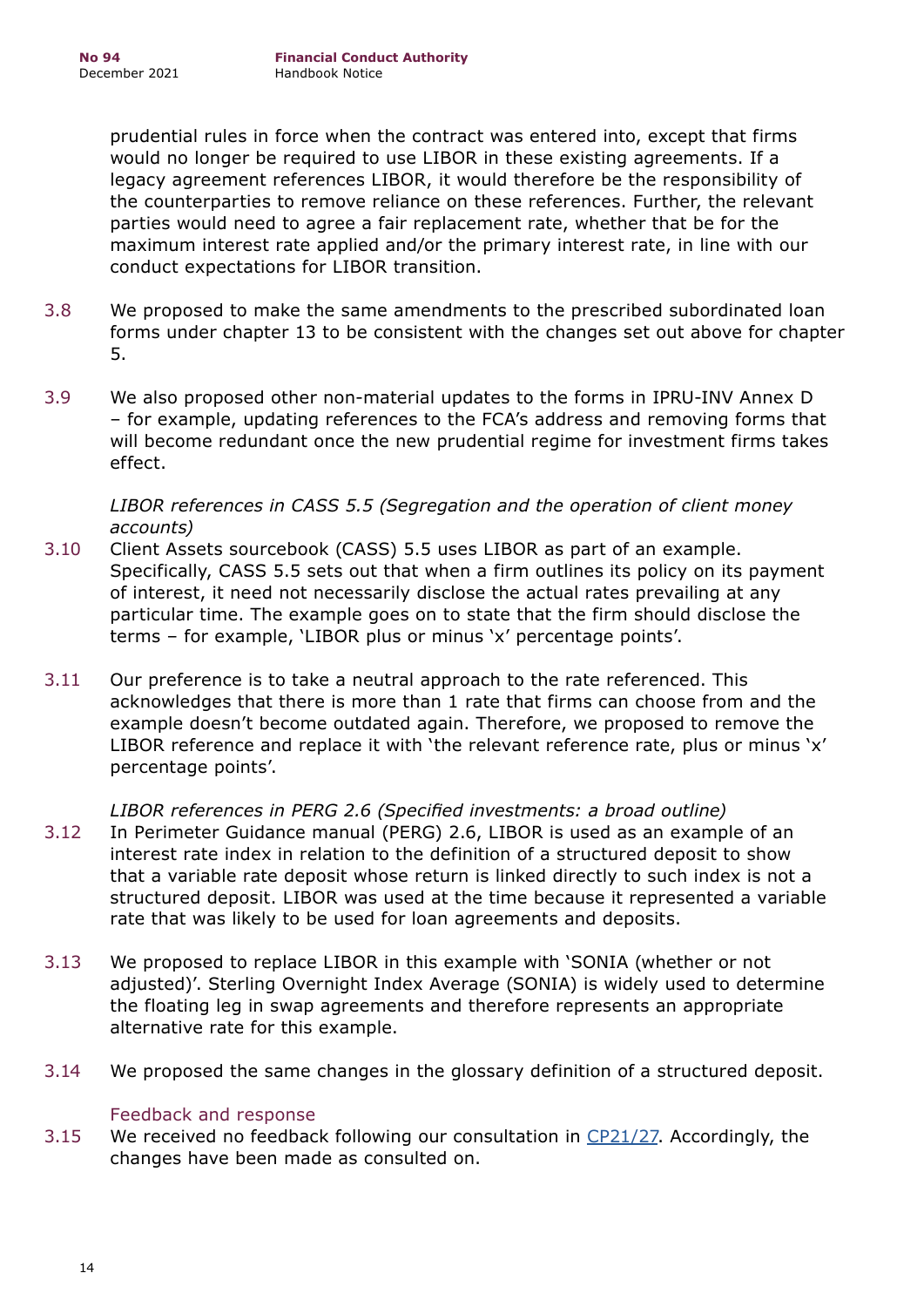#### Cost benefit analysis

3.16 As we received no feedback to the proposals consulted on in [CP21/27](https://www.fca.org.uk/publication/consultation/cp21-27.pdf) and have made no alterations to our proposals, the cost benefit analysis and compatibility statement included in Chapter 5 of [CP21/27](https://www.fca.org.uk/publication/consultation/cp21-27.pdf) have not changed.

#### Equality and diversity statement

- 3.17 We continue to believe that the rules we have made will not have a negative impact on any of the groups with protected characteristics under the Equality Act 2010 and no concerns were raised during consultation.
- 3.18 The changes made by these instruments are listed in Chapter 2 of this Handbook Notice.

## **CP21/27: Value Measures Reporting and Monitoring (Amendment) Instrument 2021**

#### Background

- 3.19 In September 2020, we published our policy statement (PS) on GI value measures reporting and publication [\(PS20/9](https://www.fca.org.uk/publication/policy/ps20-9.pdf)). The value measures product governance rules came into force on 1 January 2021. The value measures reporting and publication rules took effect from 1 July 2021.
- 3.20 Following publication of the PS, firms suggested that the data for legal expenses insurance be split between 'Before the Event' (BTE) legal expenses insurance and 'After the Event' (ATE) legal expenses insurance, as these types of insurance are different in nature and have significantly different claims profiles.

#### Summary of proposals

3.21 In order to improve the quality of the data we receive from firms and to make the published data more comparable between firms, in Consultation Paper (CP) [CP21/27](https://www.fca.org.uk/publication/consultation/cp21-27.pdf) (Chapter 2), we proposed to change the reporting categories for legal expenses insurance to split out ATE and BTE as follows:

| <b>Current reporting categories</b>      | <b>Proposed reporting categories</b>         |  |
|------------------------------------------|----------------------------------------------|--|
| Legal expenses - home (all business)     | BTE legal expenses - home (all<br>business)  |  |
| Legal expenses - motor (all<br>business) | BTE legal expenses - motor (all<br>business) |  |
| Legal expenses – other (all business)    | BTE legal expenses - other (all<br>business) |  |
|                                          | ATE legal expenses - all business            |  |

3.23 We also proposed that for the first value measures reporting period (1 July 2021 to 31 December 2021) there should be a transitional arrangement so that firms can report legal expenses data on either the existing reporting categories or the proposed new reporting categories. For reporting periods from 1 January 2022 onwards, we proposed that firms must report on the new reporting categories.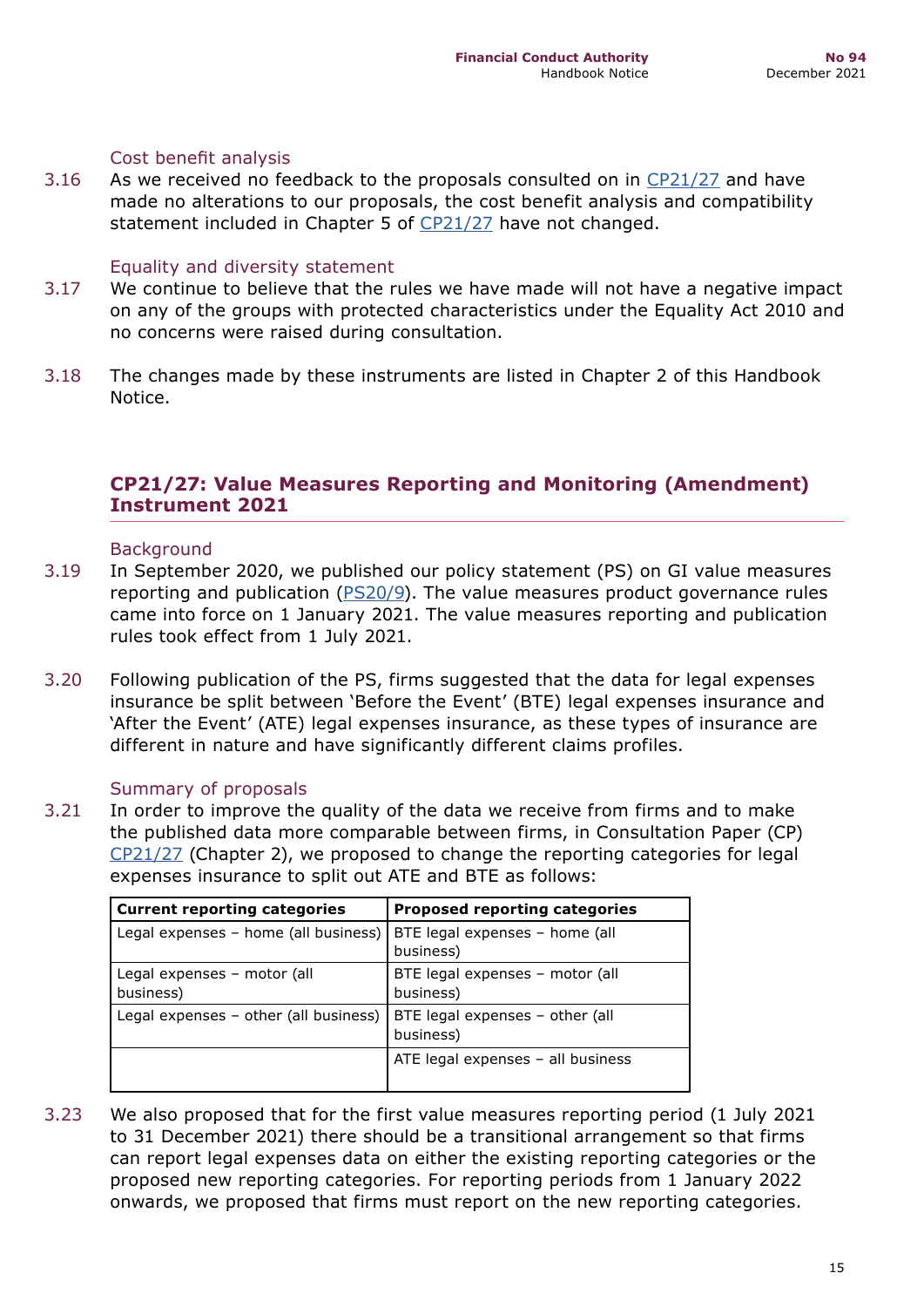3.24 In addition, the list of products covered by the value measures reporting requirements (Supervision manual (SUP) 16 Annex 48R) includes 2 products (key cover and motor pothole insurance) which were omitted from the reporting form itself. We proposed amending the reporting form to make clear that firms must report data on key cover and motor pothole insurance.

#### Feedback

3.25 Five firms responded to our proposals in [CP21/27.](https://www.fca.org.uk/publication/consultation/cp21-27.pdf) All respondents agreed with our proposed changes. One firm, while agreeing with the changes we proposed, suggested splitting ATE further into ATE in respect of personal injury and ATE for non-personal injury cases to make the data even more meaningful.

#### Our response

- 3.26 All the respondents agreed with our proposals in [CP21/27.](https://www.fca.org.uk/publication/consultation/cp21-27.pdf) We will therefore be introducing the rules in line with our consultation.
- 3.27 We believe the current split of ATE and BTE will produce sufficiently meaningful value measures data related to legal expenses products. Given that most ATE products are niche but broadly operate in the same way, we did not propose to split ATE further into ATE in respect of personal injury and ATE for non-personal injury cases.

### Cost benefit analysis and compatibility statement

- 3.28 Prior to the publication of [CP21/27](https://www.fca.org.uk/publication/consultation/cp21-27.pdf), we engaged with a number of firms about our proposed changes. These firms supported our proposed approach to legal expenses insurance and confirmed that the costs would be of minimal significance.
- 3.29 Further, none of the respondents to [CP21/27](https://www.fca.org.uk/publication/consultation/cp21-27.pdf) informed us that they would incur additional costs resulting from the amendments we proposed. We are therefore not required to do a cost benefit analysis. However, as our proposed approach will provide more helpful data, with costs of minimal significance, we expect our proposals will be net beneficial. We remain satisfied that our proposals are compatible with our objectives and regulatory principles

#### Equality and diversity statement

- 3.30 We continue to believe that the rules we have made will not have a negative impact on any of the groups with protected characteristics under the Equality Act 2010 and no concerns were raised during consultation.
- 3.31 The changes made by these instruments are listed in Chapter 2 of this Handbook Notice.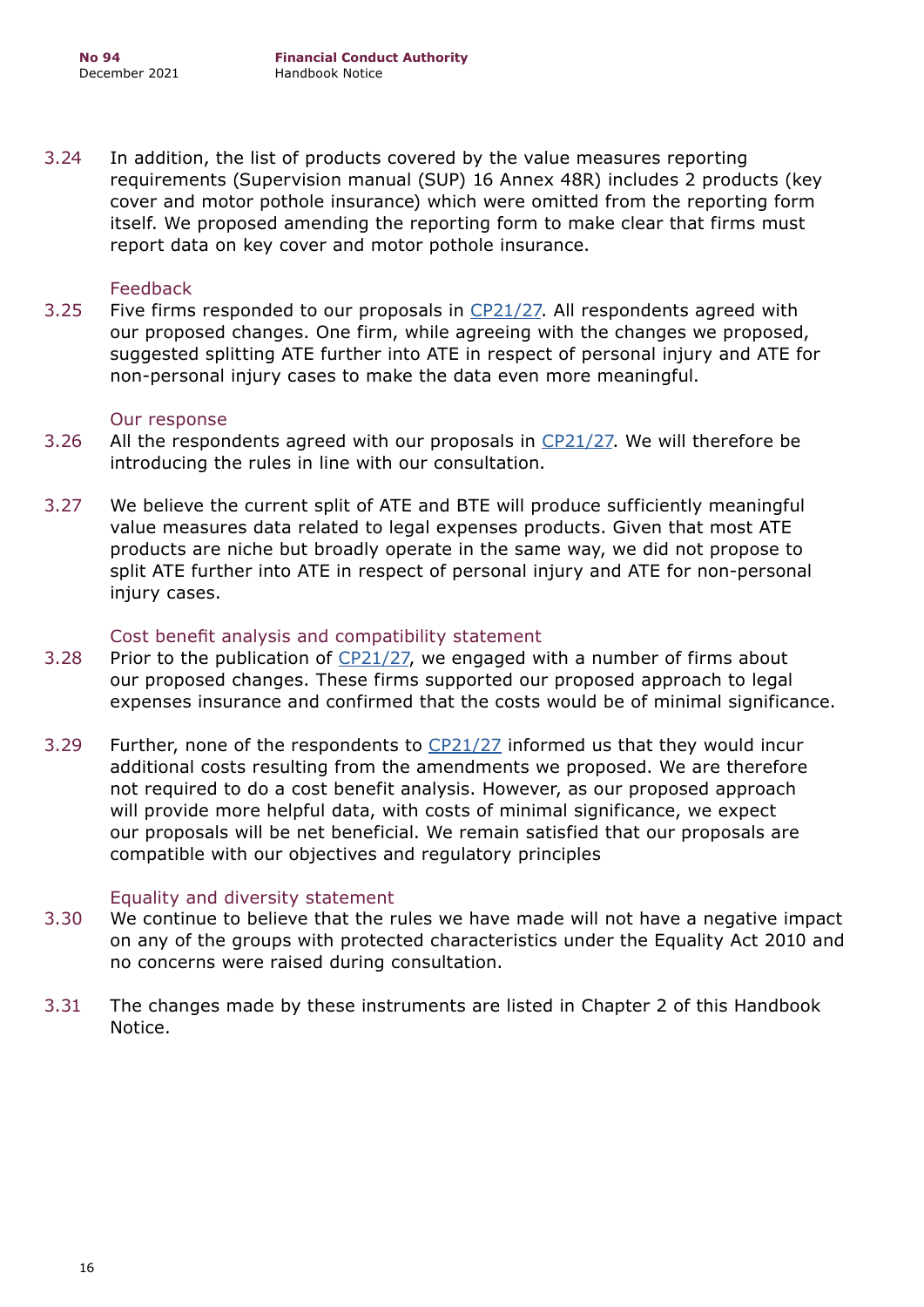## **CP21/27: Technical Standards (Electronic Reporting Format) (No 2) Instrument 2021**

### **Background**

- 3.32 Under our transparency rules, we require issuers to prepare annual financial reports in a machine-readable electronic format. These rules are set out in Disclosure Guidance and Transparency Rules (DTR) 4.1.14R and the UK Transparency Directive European Single Electronic Format (TD ESEF) Regulation.
- 3.33 These requirements originate in EU legislation for the European single electronic reporting format (ESEF) initiative, which aims to enhance the accessibility of issuers' financial data and make the process of evaluating corporate performance across industry sectors and different jurisdictions by investors easier.

#### Summary of proposals

- 3.34 In [CP21/27,](https://www.fca.org.uk/publication/consultation/cp21-27.pdf) we consulted on some minor changes to the TD ESEF Regulation to allow more choice to issuers who are in scope of the mandatory tagging requirements in Article 4 in terms of the taxonomy they can use to 'tag' their financial reports. We proposed that issuers could choose between the following taxonomies for tagging their financial statements for the 2021 financial year:
	- the core taxonomy currently in our rules (being the 2019 version of the ESEF taxonomy);
	- 2 subsequent versions of the ESEF taxonomy which are set out in EU legislation (ESEF 2020 and ESEF 2021); and
	- 2 versions of the UKSEF taxonomy issued by the FRC (from their 2021 and 2022 taxonomy suites).
- 3.35 We also proposed that these issuers could choose between the ESEF 2021 taxonomy and the UK Single Electronic Format (UKSEF) 2022 suite for the 2022 financial year.
- 3.36 Finally, we proposed some consequential changes to the TD ESEF Regulation to allow for differences in the technical specifications and filing rules associated with the different permitted taxonomies. We also intended to partly relax the current prohibition in Article 5(2) on overseas issuers marking up other parts of the annual financial reports. This change was intended to allow overseas issuers choosing to use the UKSEF taxonomy to also be able to use other non-financial tags that can be voluntarily applied under the broader UK Financial Reporting Council (FRC) suite – for example, for Taskforce for Climate-related Financial Disclosures (TCFD) information.

#### Feedback

3.37 We received 4 formal responses, 1 from a trade body representing issuers, another from an accounting firm, and a further 2 from companies in the IT sector. We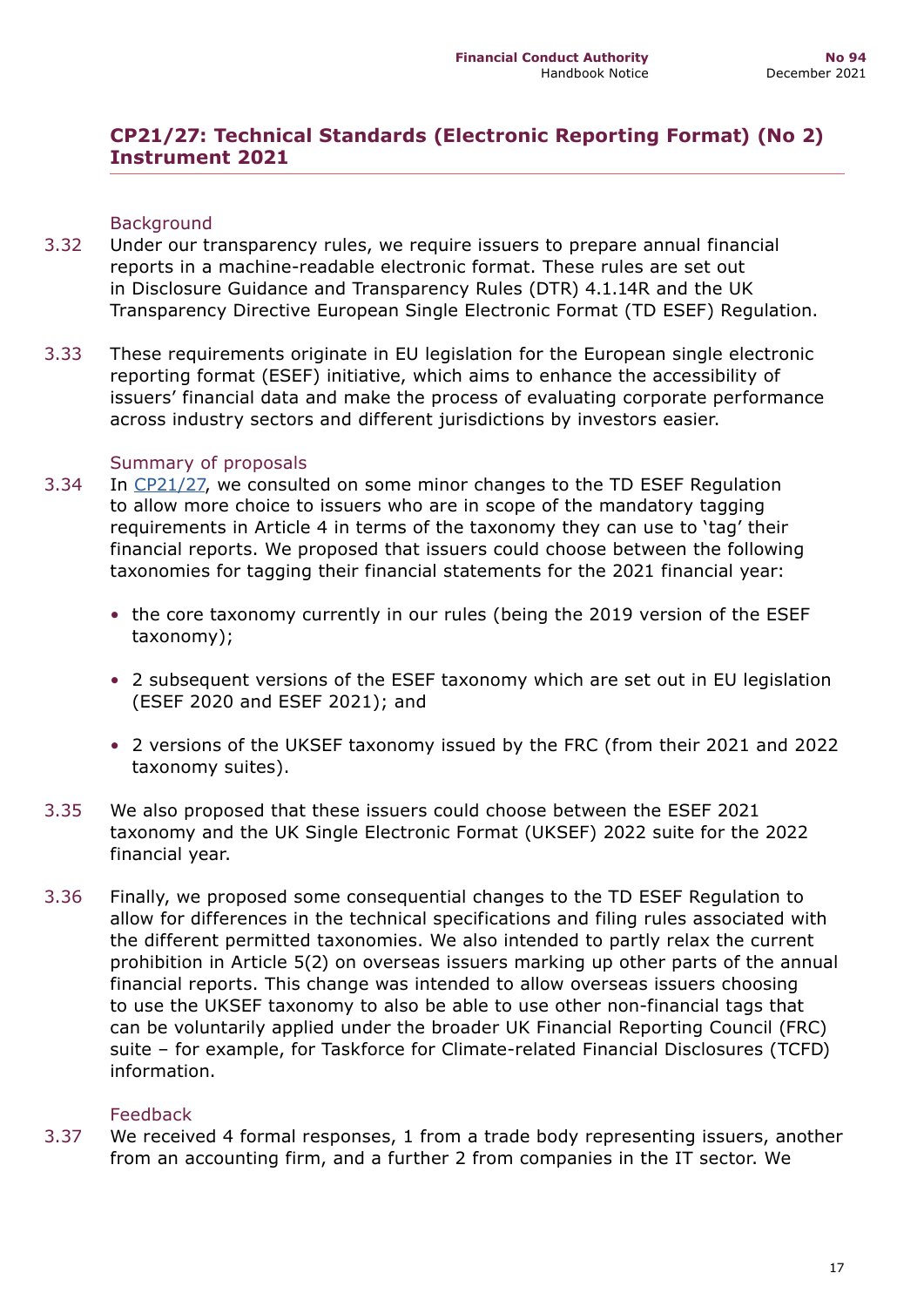also continued to engage with the FRC, as the issuer of the UKSEF taxonomies and other taxonomies for the UK, who provided valuable feedback.

- 3.38 The trade body and the accounting firm fully supported our proposals.
- 3.39 One of the companies in the IT sector was broadly supportive, provided that there is clear guidance published on the taxonomies. However, the other company, being a software vendor, recommended we do not permit either version of the UKSEF taxonomy for the 2021 financial year. Its main concerns were a lack of technical documentation at this stage to make these taxonomies workable, and insufficient time for software vendors to provide solutions before the end of 2021, in readiness for the start of the 2022 financial reporting season.
- 3.40 The software vendor also noted that, given the technical differences in the structure of the UK and ESEF taxonomies, the existing ESEF guidance could not be readily applied to UKSEF.
- 3.41 We received no responses on our cost benefits analysis, our equality and diversity assessment or matters address by our compatibility statement.

#### Our response

- 3.42 We are proceeding with final changes broadly as consulted on. However, because the forthcoming ESEF 2021 taxonomy has yet to be adopted in EU law, we are deferring adding a reference to this taxonomy at this stage. We still intend to permit this new taxonomy once it is in force in the EU, subject to the FCA Board approving a further amendment to the technical standards to add this taxonomy in due course. This remains consistent with our original consultation proposals.
- 3.43 We are making minor drafting changes to our proposed wording for Article 5(2). This follows feedback from the FRC on the organisation and structure of its 2021 and 2022 taxonomy suites, including on the location of tags for non-financial data. These changes will ensure our final rules better reflect our policy intention.
- contained in the broader range of taxonomies issued by the FRC. 3.44 Accordingly, all issuers, including those incorporated overseas, who use UKSEF to meet their mandatory tagging obligations under Article 4 may mark up other parts of their annual financial report using tags
- 3.45 In line with those that supported our proposals and our original analysis, we consider the changes will provide positive flexibility for companies to choose more up-to-date taxonomies for their financial reporting in 2021 and 2022.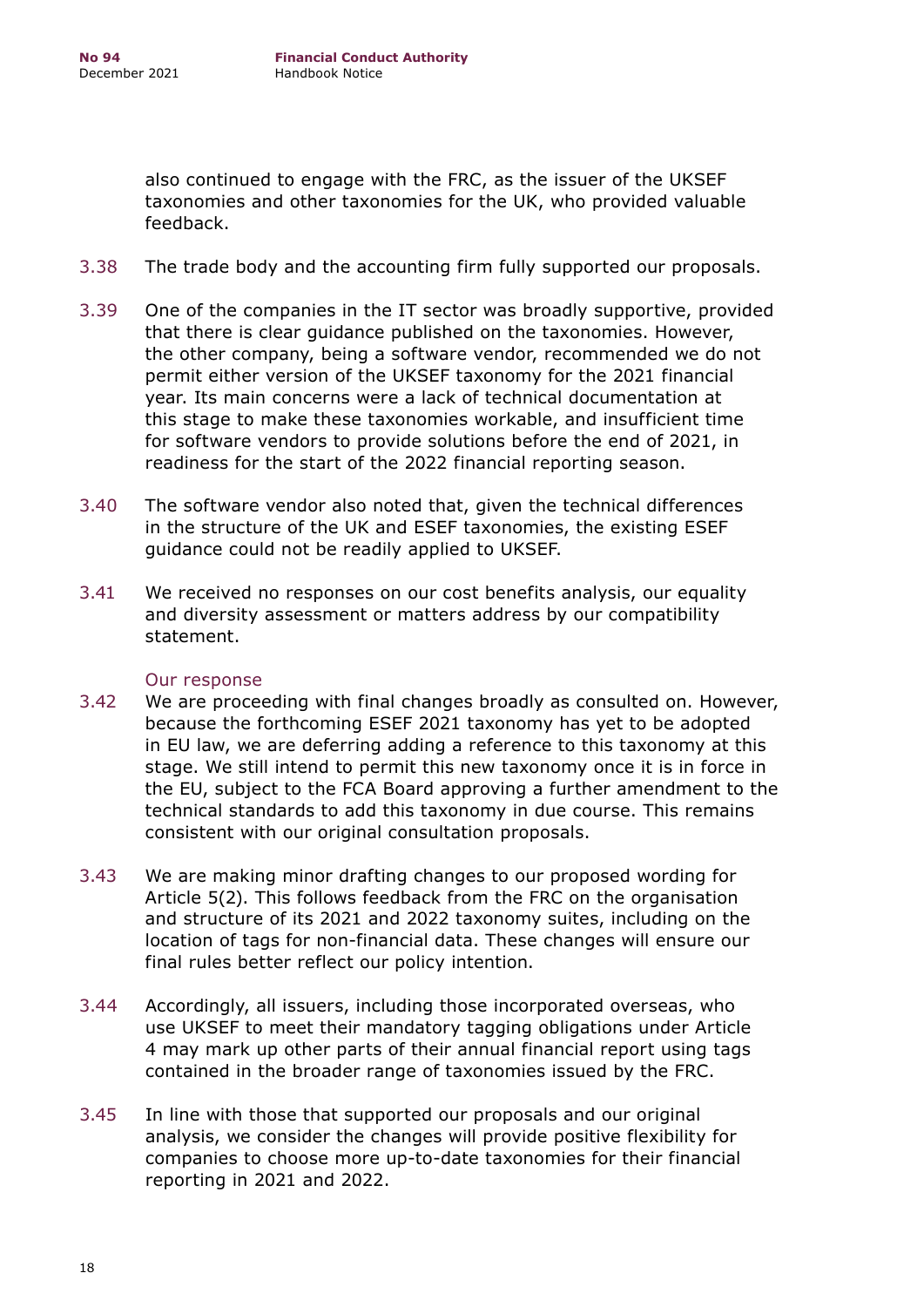for UKSEF. 3.46 We still consider it appropriate and beneficial to provide for issuers to use UKSEF as an alternative to ESEF, notwithstanding some feedback that UKSEF may require additional material to support its use. We have engaged with the FRC which has since issued filing guidance. Given that companies currently have up to 6 months in which to publish and file financial reports following their accounting year-ends under our DTR 4 rules, there remains time for companies and vendors to prepare

#### Cost benefit analysis

3.47 These changes give in-scope issuers more choice in the taxonomies they can use to prepare their financial statements. As these changes do not increase requirements on issuers, we do not consider them to impose additional ongoing costs.

### Equality and diversity statement

- 3.48 We continue to believe that the rules we have made will not have a negative impact on any of the groups with protected characteristics under the Equality Act 2010 and no concerns were raised during consultation.
- 3.49 The changes made by these instruments are listed in Chapter 2 of this Handbook Notice.

## **CP21/27: UK Emission Trading Scheme (No 2) Instrument 2021**

## **Background**

- 3.50 The first auction on the UK emission auction platform of emission allowances issued under the UK emissions trading scheme (UK ETS) took place in May 2021. The regulatory structure underpinning the scheme comprised Government legislation delimiting the types of entities eligible to bid on the platform.
- 3.51 In [Handbook Notice 87,](https://www.fca.org.uk/publication/handbook/handbook-notice-87.pdf) we noted that the effect of the Recognised Auction Platforms and Greenhouse Gas Emissions Trading Scheme Auctioning (Amendment) Regulations 2021, which came into force on 19 May 2021, was to broaden the category of eligible auction participants to include, among others, third country investment firms and credit institutions with Part 4A permissions corresponding to equivalent UK eligible participants. We noted that we would update the Perimeter Guidance manual (PERG) in due course to reflect these increases in the scope of eligibility.

#### Summary of proposals

- 3.52 We proposed to amend the relevant sections of our perimeter guidance in PERG 2 and PERG 13 to take account of the broadening of the categories of firm eligible to bid on the UK emission trading scheme auction platform.
- 3.53 PERG 2.7.6B is amended to reflect the fact that the first of the 3 categories of firm able to bid on the UK auction platform also includes certain types of third country investment firm and credit institution. Similarly, PERG 13 is updated to reflect this extension of the types of firm able to bid on the UK auction platform.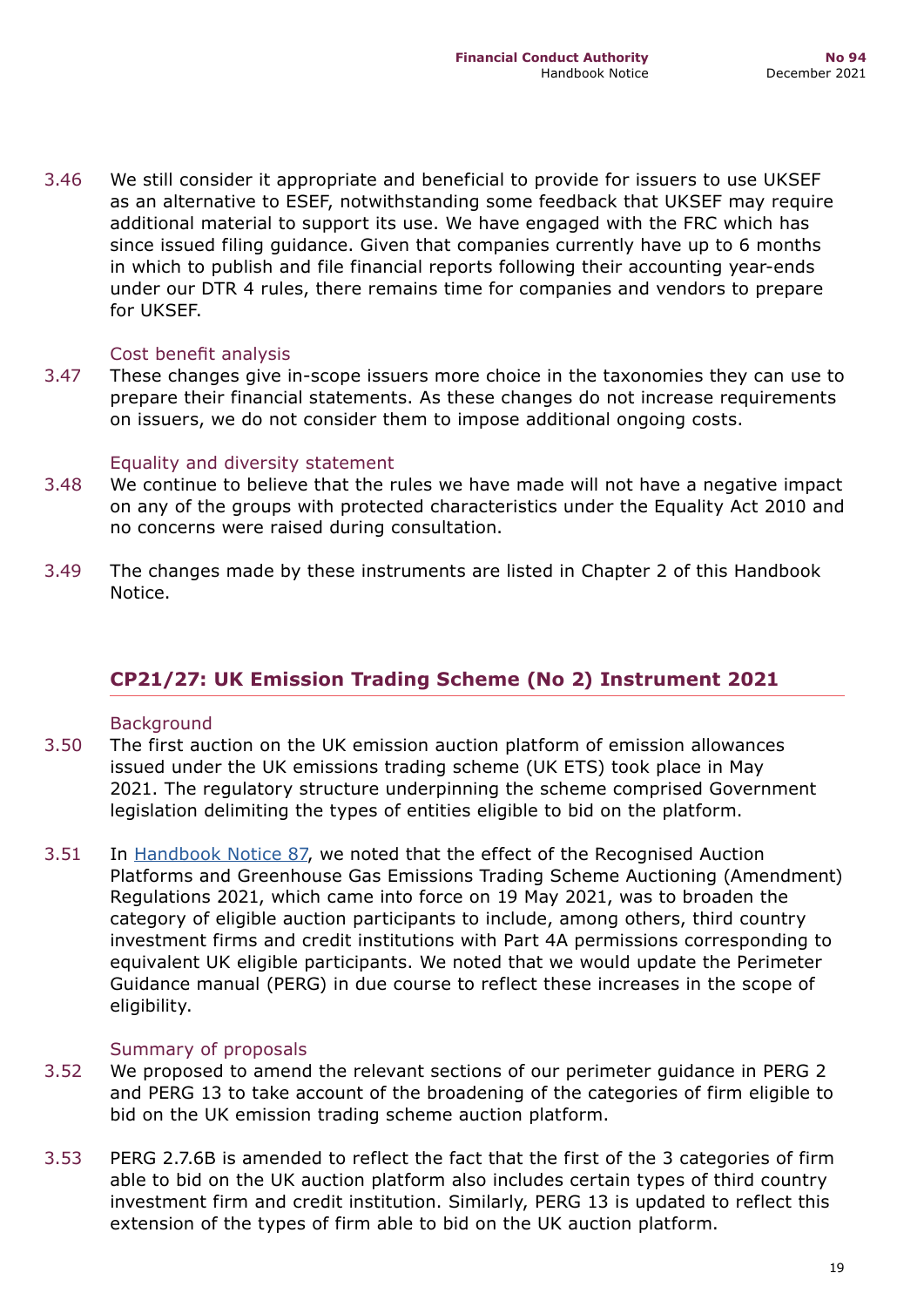3.54 We consider that the perimeter guidance – notably in PERG 2.7 and PERG 13.4, as updated – will continue to assist firms in understanding how emission allowances and bidding activity are treated for the purposes of Financial Services and Markets Act 2000 authorisation and regulation. In particular, the guidance should assist firms in establishing whether and when they need FCA authorisation when bidding for or trading in UK emission trading scheme allowances.

#### Feedback and our response

3.55 We received no responses to our proposals in chapter 9 of [CP21/27](https://www.fca.org.uk/publication/consultation/cp21-27.pdf) to amend our perimeter guidance to take account of the extension of the eligibility status for firms bidding in UK emission allowances on the UK emission auction platform. As such, our proposals have been made as set out during consultation.

#### Cost benefit analysis

3.56 No cost benefit analysis is required in relation to the perimeter guidance.

#### Equality and diversity statement

- 3.57 We continue to believe that the rules we have made will not have a negative impact on any of the groups with protected characteristics under the Equality Act 2010 and no concerns were raised during consultation.
- 3.58 The changes made by these instruments are listed in Chapter 2 of this Handbook Notice.

## **CP21/27: Supervision Manual (Reporting No 17) Instrument 2021**

#### **Background**

- 3.59 We collect regulatory data to inform and support our supervision of firms. Our data reporting requirements are set out in the Handbook, predominantly in the Supervision manual (SUP). We use internal feedback and feedback directly from firms to clarify and improve these requirements.
- 3.60 Separately and prior to the consultation, we received feedback that many firms are incorrectly completing the Annual Report and Accounts form (FIN-A) return by stating "Yes" in response to Data item 7A, as they find the guidance to be unclear and/or misleading.
- 3.61 Data item 7A asks users to respond with a 'Yes', 'No' or 'N/A' to the question: 'If the firm's submitted annual report and accounts have been subject to an audit, has the auditor qualified their opinion, added an explanatory paragraph and/or provided written comment on internal controls?'
- 3.62 This question should only flag firms that may have financial issues. However, upon inspection, in several cases auditors have written a general comment around uncertainty relating to Covid which is by no means qualifying the accounts or expressing an adverse opinion on the firm.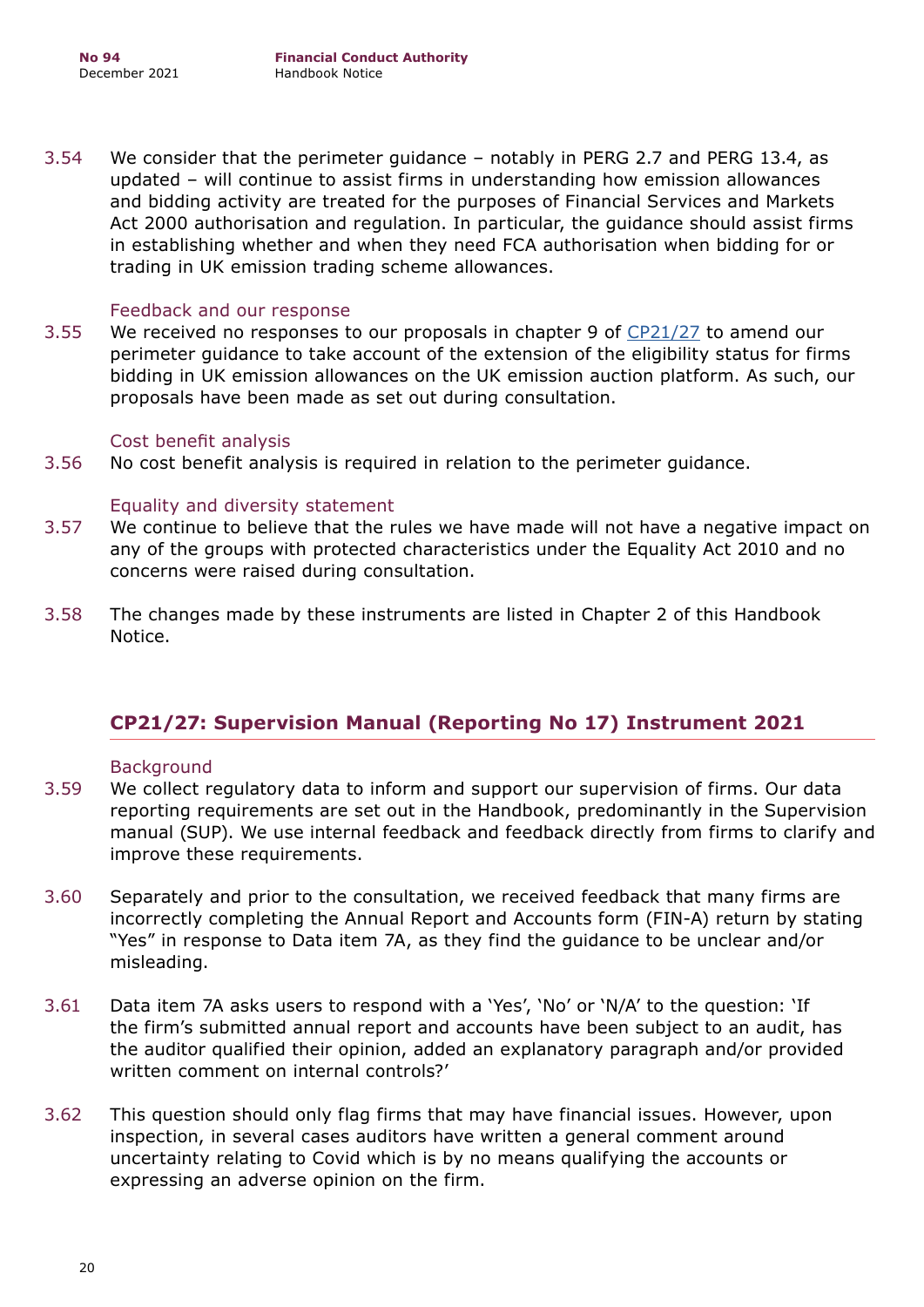#### Summary of proposals

- 3.63 We proposed alterations to the question and guidance notes (SUP 16 Annex 1A and 1B) for form FIN-A. Specifically, we proposed to update the question and enhance the guidance for data item 7 to provide better clarity to firms as to what data we are requesting.
- 3.64 As stated above, Data item 7A asks users to respond with a 'Yes', 'No' or 'N/A' to the relevant question. Our proposal sought to update the question (and guidance) to clarify that in respect of adding an explanatory paragraph, the explanatory paragraph would need to express an adverse opinion to meet one of the criteria for firms to select 'Yes'. This will ensure that:
	- general comments from auditors that are not considered to reflect an adverse opinion will not be captured in answers to this question; and
	- the question will flag only firms that may have financial issues.
- 3.65 We also proposed to amend the guidance to clarify that the answer to the above question should also be a 'Yes' if the auditor includes a paragraph headed: 'emphasis of matter', 'other matter' or 'material uncertainty related to going concern'.

#### Feedback and response

3.66 We received no responses to our proposals in chapter 7 of [CP21/27](https://www.fca.org.uk/publication/consultation/cp21-27.pdf) to amend the question and guidance notes for form FIN-A (SUP 16 Annex 1A and 1B).

#### Cost benefit analysis

- 3.67 Sections 138I(2)(a) of the Financial Services and Markets Act 2000 (FSMA) requires us to publish a cost benefit analysis (CBA) when proposing draft rules. Section 138L(3) of FSMA provides that Section 138I(2)(a) does not apply where we consider that there will be no increase in costs or the increases will be of minimal significance.
- 3.68 Having assessed the individual changes proposed in this chapter, and based on previous estimates relating to similar reporting changes, we believe the exemption of minimal significance applies to these items; therefore, no CBA is required for the proposals in this chapter.

#### Equality and diversity statement

- 3.69 We continue to believe that the rules we have made will not have a negative impact on any of the groups with protected characteristics under the Equality Act 2010 and no concerns were raised during consultation.
- 3.70 The changes made by these instruments are listed in Chapter 2 of this Handbook Notice.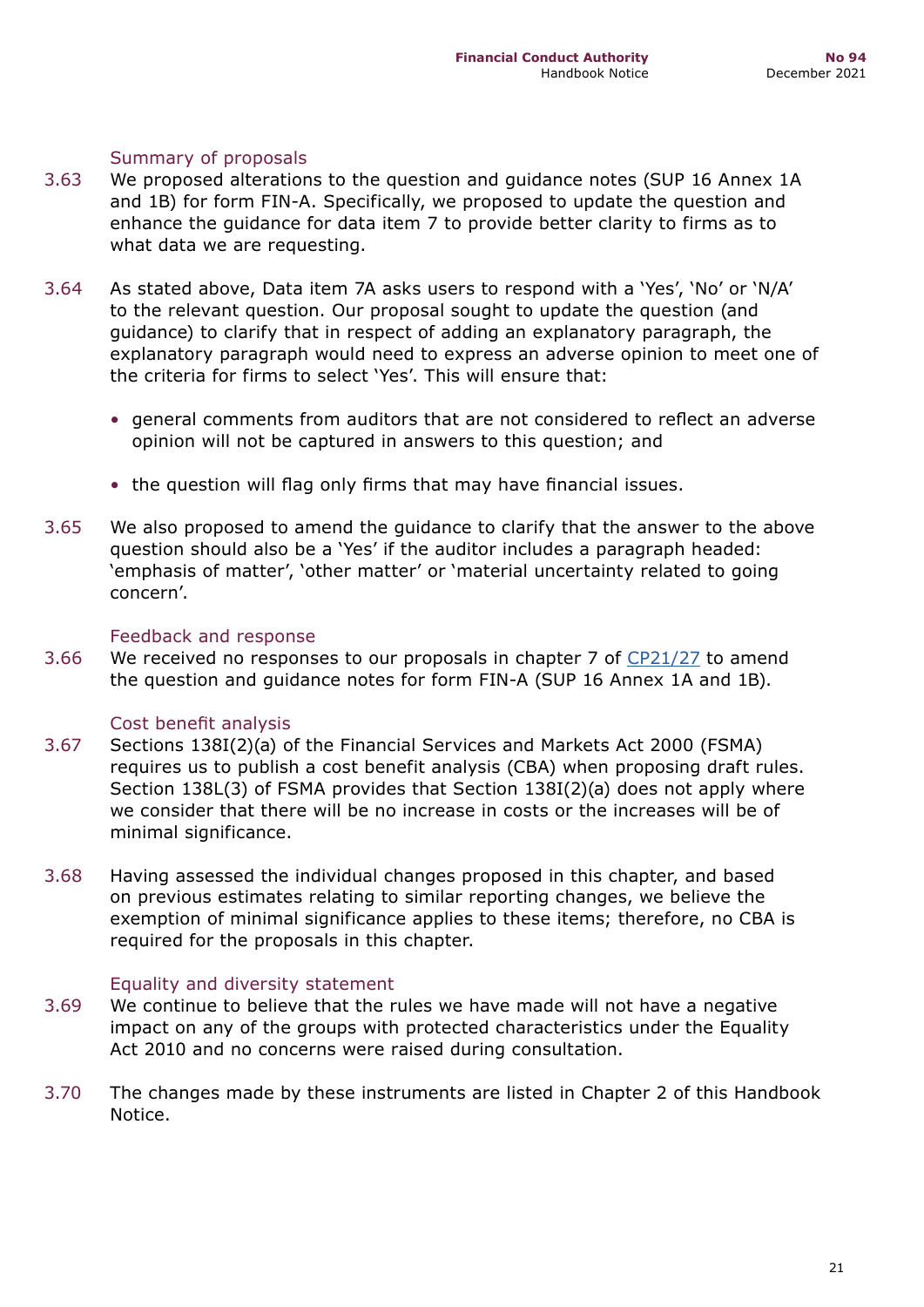# <span id="page-21-0"></span>**4 Additional information**

## **Making corrections**

4.1 The FCA reserves the right to make correctional or clarificatory amendments to the instruments made at the Board meeting without further consultation should this prove necessary or desirable.

## **Publication of Handbook material**

- 4.2 This Notice is published on the FCA website and is available in hardcopy.
- 4.3 The formal legal instruments (which contain details of the changes) can be found on the FCA's website listed by date, reference number or module at [www.handbook.fca.org.uk/instrument.](https://www.handbook.fca.org.uk/instrument) The definitive version of the Handbook at any time is the version contained in the legal instruments.
- 4.4 The changes to the Handbook are incorporated in the consolidated Handbook text on the website as soon as practicable after the legal instruments are published.
- 4.5 The consolidated text of the Handbook can be found on the FCA's website at <www.handbook.fca.org.uk>/. A print version of the Handbook is available from The Stationery Office's shop at [www.tsoshop.co.uk/Financial-Conduct-](https://www.tsoshop.co.uk/Financial-Conduct-Authority-FCA/)[Authority-FCA/.](https://www.tsoshop.co.uk/Financial-Conduct-Authority-FCA/)
- 4.6 Copies of the FCA's consultation papers referred to in this Notice are available on the FCA's website.

## **Obligation to publish feedback**

4.7 This Notice, and the feedback to which paragraph 1.3 refers, fulfil for the relevant text made by the Board the obligations in sections 138I(4) and (5) and similar sections of the Financial Services and Markets Act 2000 ('the Act'). These obligations are: to publish an account of representations received in response to consultation and the FCA's response to them; and to publish (where applicable) details of any significant differences between the provisions consulted on and the provisions made by the Board, with a cost benefit analysis and a statement under section 138K(4) of the Act if a proposed altered rule applies to authorised persons which include mutual societies.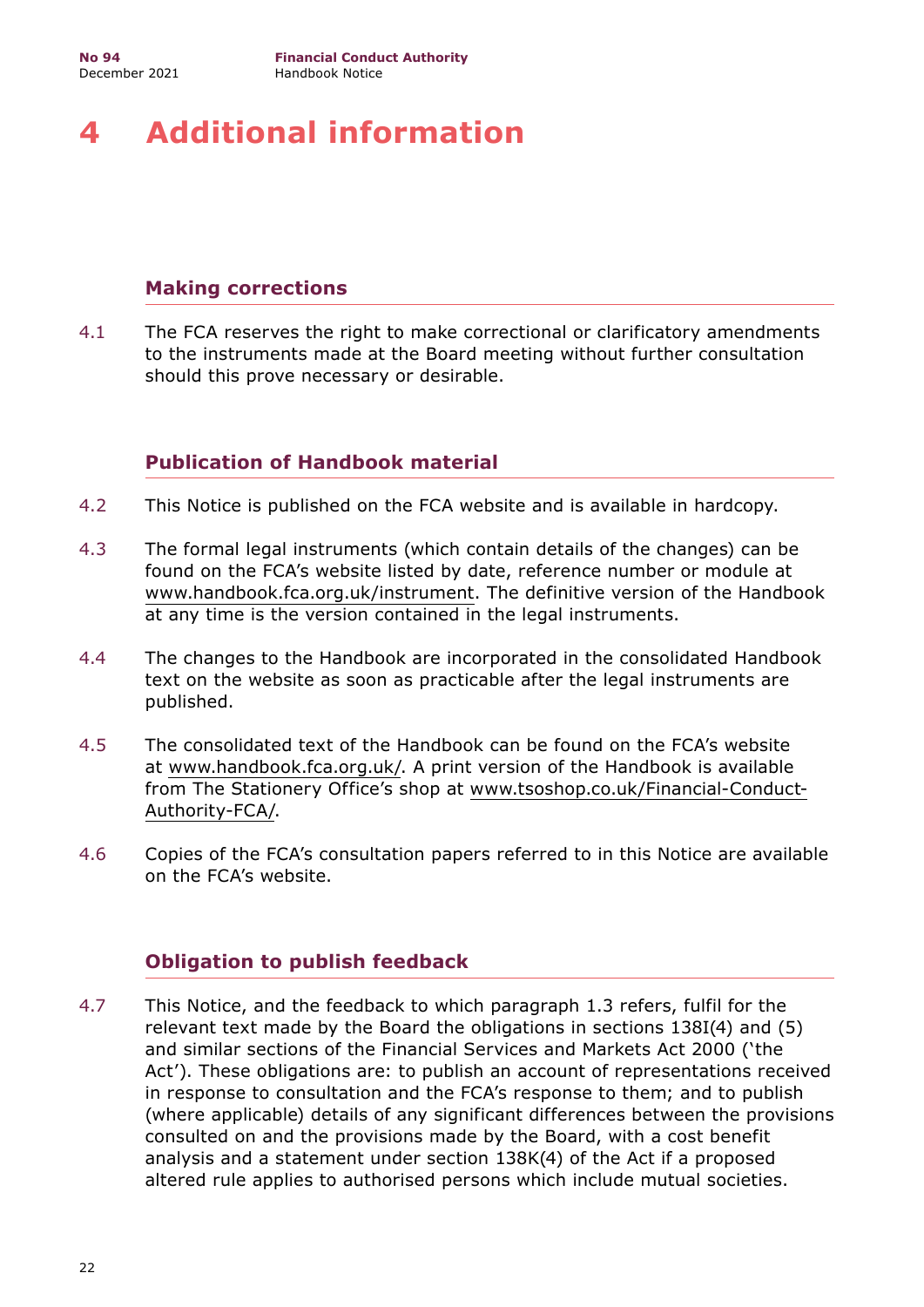## **Comments**

4.8 We always welcome feedback on the way we present information in the Handbook Notice. If you have any suggestions, they should be sent to handbookproduction@ fca.org.uk (or see contact details at the front of this Notice).